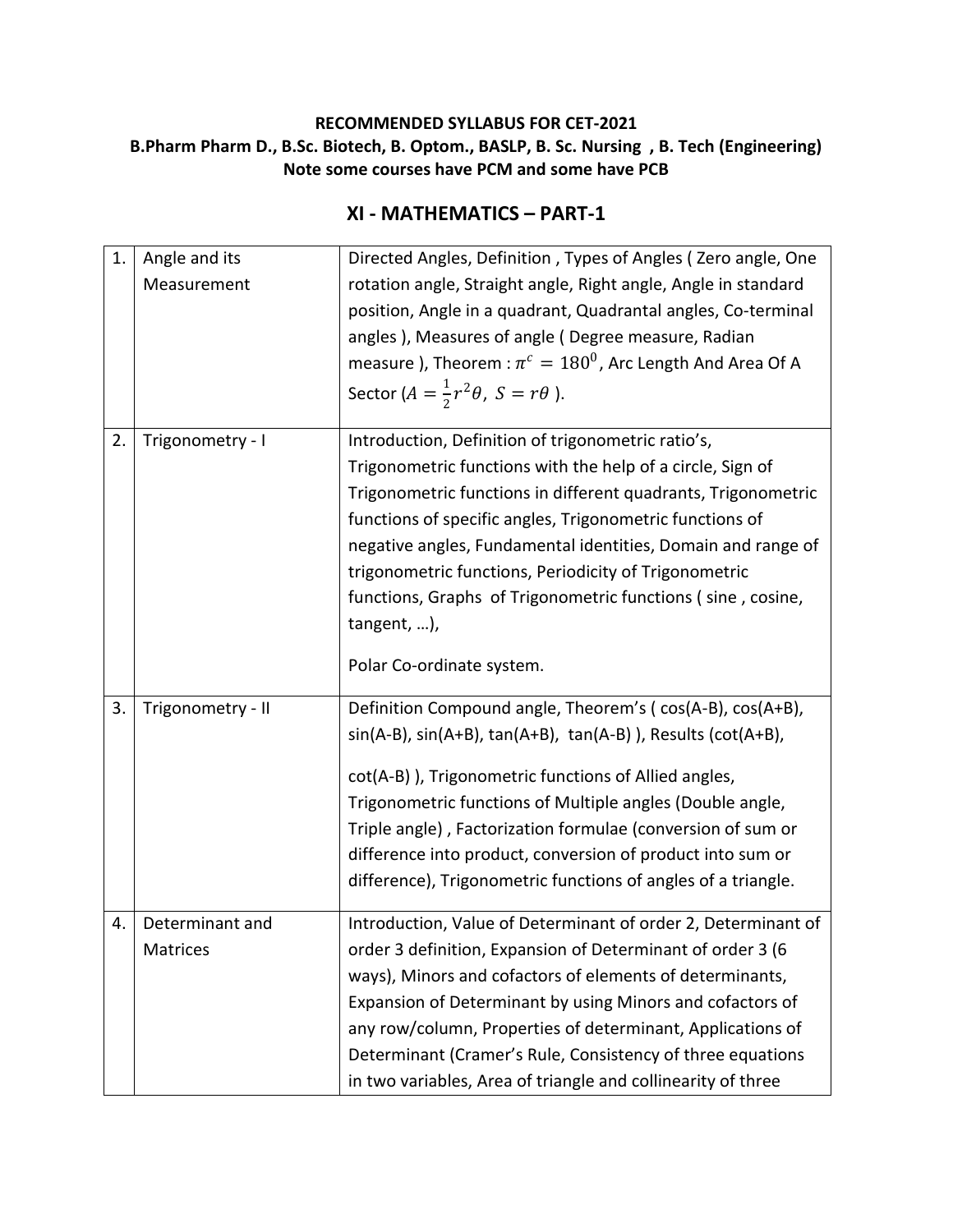|    |                       | points).                                                                                                                                                                                                                                                                                                                                                                                                                                                                                                                                                                                                                                                                                                                                                                                                                                                                                                                                       |
|----|-----------------------|------------------------------------------------------------------------------------------------------------------------------------------------------------------------------------------------------------------------------------------------------------------------------------------------------------------------------------------------------------------------------------------------------------------------------------------------------------------------------------------------------------------------------------------------------------------------------------------------------------------------------------------------------------------------------------------------------------------------------------------------------------------------------------------------------------------------------------------------------------------------------------------------------------------------------------------------|
|    |                       | Introduction to matrices, Definition, Types of matrices,<br>Algebra of matrices (Equality of matrices, Multiplication of<br>matrix by a scalar, Addition of matrices, Multiplication of two<br>matrices), Properties of transpose of a matrix.                                                                                                                                                                                                                                                                                                                                                                                                                                                                                                                                                                                                                                                                                                 |
| 5. | <b>Straight Line</b>  | Definition of locus, Equation of locus, Shift of origin, Straight<br>Line : Inclination of line, Slope of a line, Perpendicular lines,<br>Theorem : $m_1 m_2 = -1$ , Angle between intersecting lines<br>Theorem, Equation of line in standard forms (Point slope-<br>form, Slope-intercept form, Two-points form, Double-<br>intercept form, Normal form), General form of equation of<br>line, Point of intersection of lines, The distance of the origin<br>from a line, The distance of the point from a line, The distance<br>between two parallel lines Theorem, Family of lines.                                                                                                                                                                                                                                                                                                                                                        |
| 6. | Circle                | Definition, Different forms of equation of a circle (Standard<br>form, Centre-radius form, Diameter form, General equation of<br>a circle, Parametric form of a circle, Tangent (The equation of<br>tangent to a standard circle, Equation of tangent in parametric<br>form, Condition of tangency, Tangents from a point to the<br>circle), Director Circle.                                                                                                                                                                                                                                                                                                                                                                                                                                                                                                                                                                                  |
| 7. | <b>Conic Sections</b> | Double cone, Definition of conic section and its equation,<br>Some useful terms of conic section, Parabola (Standard<br>equation of the parabola, Tracing of the parabola, some<br>results (Focal distance, Length of latus rectum), Some other<br>standard forms of parabola, Parametric expressions of<br>standard parabola, General forms of the equation of a<br>parabola, Tangent at a point on a parabola, Condition of<br>tangency, Tangents from a point to a parabola), Ellipse<br>(Standard equation of ellipse, Some results, Special cases of<br>an ellipse, Tangent to an ellipse, condition for tangency,<br>Tangents from a point to the ellipse, Auxiliary circle, director<br>circle of the ellipse), Hyperbola (Standard equation of the<br>hyperbola, useful terms, Some results, Parametric equation of<br>the hyperbola, Other standard form of hyperbola, Tangent to<br>a hyperbola, Auxiliary circle, Diameter circle). |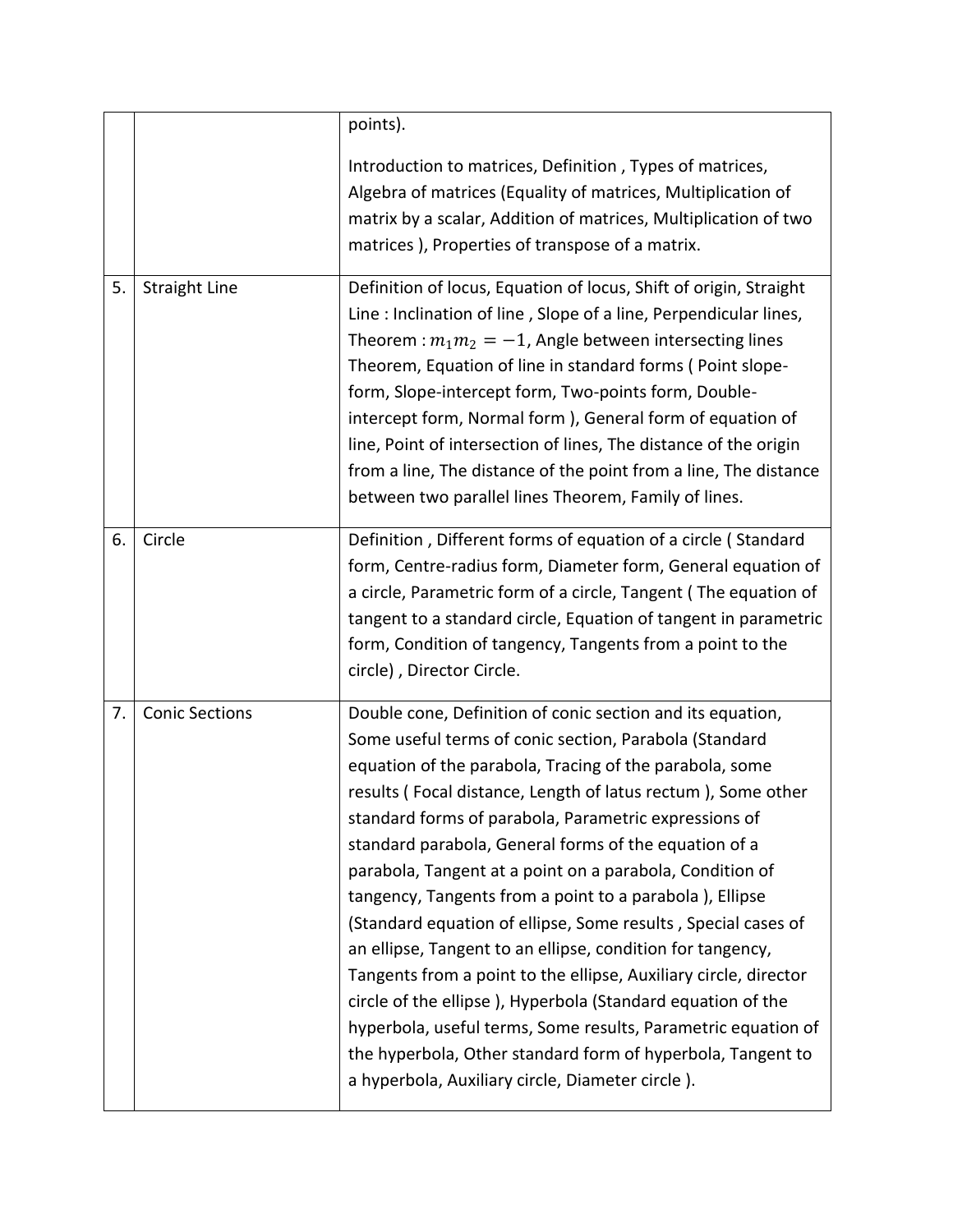| 8. | <b>Measures of Dispersion</b>          | Range, Variance, Standard deviation (For different data),                                                                                                                                                                                                                                                                                                                                                                                                                                                                                                                                                 |  |
|----|----------------------------------------|-----------------------------------------------------------------------------------------------------------------------------------------------------------------------------------------------------------------------------------------------------------------------------------------------------------------------------------------------------------------------------------------------------------------------------------------------------------------------------------------------------------------------------------------------------------------------------------------------------------|--|
|    |                                        | Change of origin and scale, Standard deviation for combined<br>data, Coefficient of variation.                                                                                                                                                                                                                                                                                                                                                                                                                                                                                                            |  |
| 9. | Probability                            | Basic terminologies (Random experiment, outcome, sample<br>space, Event, Favourable outcome, Types of event, Algebra of<br>Events, Equally likely outcome, Probability of an event,<br>Properties of probability, Addition theorem for two events,<br>Conditional Probability, Multiplication theorem, Independent<br>events, Bayes' theorem, Odds (ratio of two complementary<br>probabilities)                                                                                                                                                                                                          |  |
|    | XI - MATHEMATICS - PART-2              |                                                                                                                                                                                                                                                                                                                                                                                                                                                                                                                                                                                                           |  |
| 1. | <b>Complex Numbers</b>                 | Definition of complex number, Algebra of complex Numbers<br>(Equality of two complex numbers, Conjugate of a complex<br>number, Addition of complex numbers, Scalar multiplication<br>Subtraction of two complex numbers, Multiplication of two<br>complex numbers, powers of i, Division of complex numbers),<br>Square root of a complex number, Solution of quadratic equation<br>in complex number, Argand Diagram, Modulus of z, Argument of z,<br>Properties of modulus, argument, Polar form of complex number,<br>Exponential form, De Moivres Theorem, Cube root of unity and its<br>properties. |  |
| 2. | Sequence And<br>Series                 | Definition and types of sequence, Arithmetic Progression,<br>Geometric progression, sum of first n terms of a G.P., sum of<br>infinite terms of G.P., Expressing recurring decimal as rational<br>number, Harmonic progression, Types of means, Arithmetico<br>geometric progression, Properties of summation, power series.                                                                                                                                                                                                                                                                              |  |
| 3. | <b>Permutations And</b><br>Combination | Fundamental principles of counting, Factorial notation and its<br>properties, Permutations (when all objects are distinct, when<br>repetitions are allowed, when some objects are identical, circular<br>permutation, Properties of permutations ), Combinations (<br>Definition, Theorem : nCr, Properties of combination).                                                                                                                                                                                                                                                                              |  |
| 4. | Methods of<br>Induction and            | Principle of mathematical induction, Binomial theorem for positive<br>integral index, General term and middle term of $(a + b)^n$ ,<br>Binomial theorem for negative index or fraction, Binomial                                                                                                                                                                                                                                                                                                                                                                                                          |  |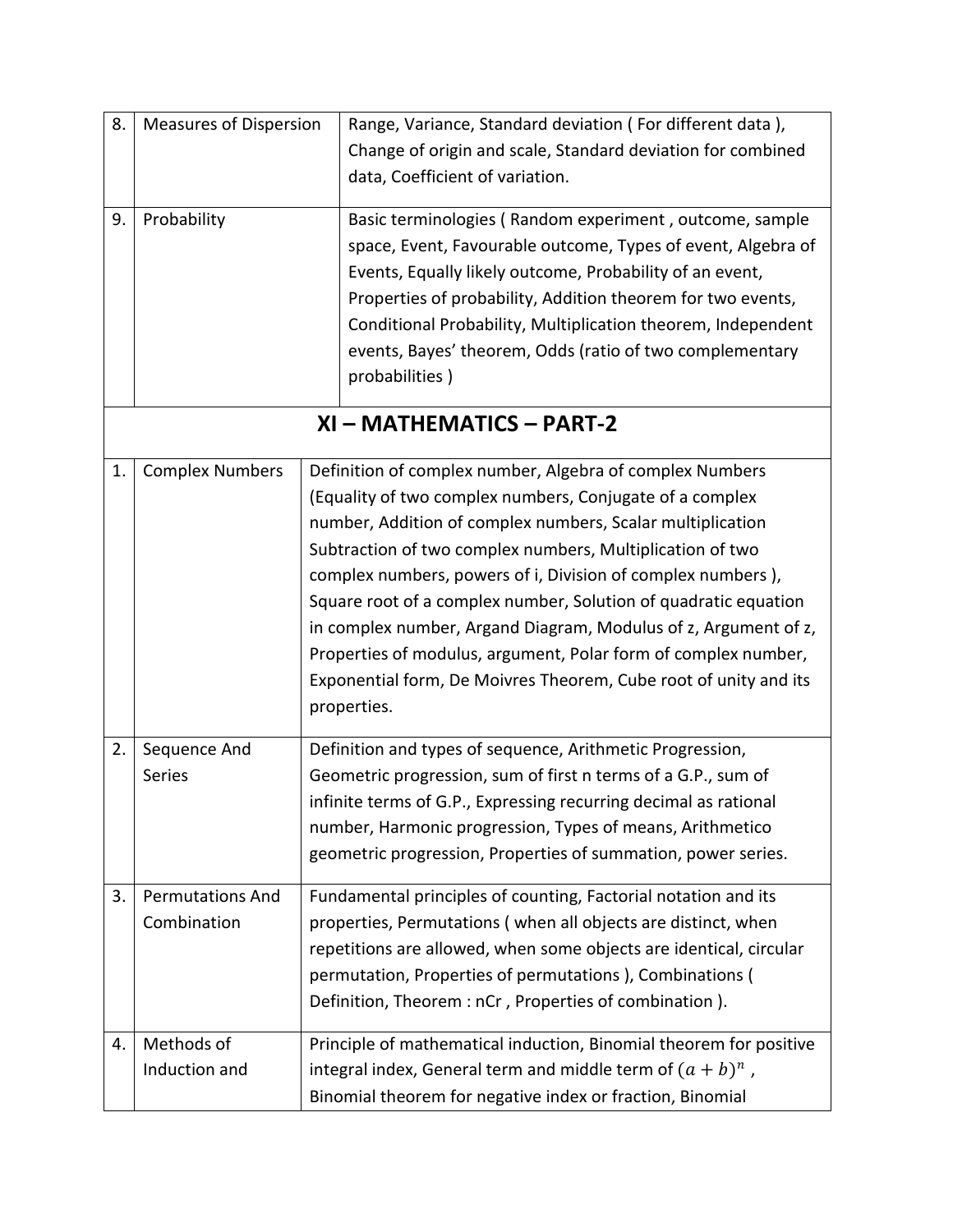|    | <b>Binomial Theorem</b> | coefficients.                                                                                                                                                                                                                                                                                                                                               |
|----|-------------------------|-------------------------------------------------------------------------------------------------------------------------------------------------------------------------------------------------------------------------------------------------------------------------------------------------------------------------------------------------------------|
| 5. | Sets and relations      | Set (Definition, Representation of set, number of elements of set,<br>Types of sets, Operations on sets, Intervals, maximum and<br>minimum of sets), Relations (ordered pair, Cartesian product of<br>two sets, Definition of relation, domain, codomain, range, Binary<br>relation on a set, Identity relation, Types of relations, Congruence<br>modulo). |
| 6. | <b>Functions</b>        | Definition of function, domain, codomain, Types of function,<br>Representation of function, Graph of function, Value of function,<br>Algebra of functions.                                                                                                                                                                                                  |
| 7. | Limits                  | Definition of limit of function, Algebra of limits, Theorem, method<br>of factorization, method of rationalization, Limit of trigonometric<br>function, Substitution method, Limits of exponential and<br>logarithmic functions, Limit at infinity.                                                                                                         |
| 8. | Continuity              | Continuity of a function at a point, Definition of continuity,<br>Properties of continuous function, Types of discontinuities,<br>continuity over an interval, The intermediate value theorem for<br>continuous functions.                                                                                                                                  |
| 9. | Differentiation         | Definition of derivative and differentiability, Derivative by method<br>of first principle, Derivative of some standard functions,<br>Relationship between differentiability and continuity, Rules of<br>differentiation.                                                                                                                                   |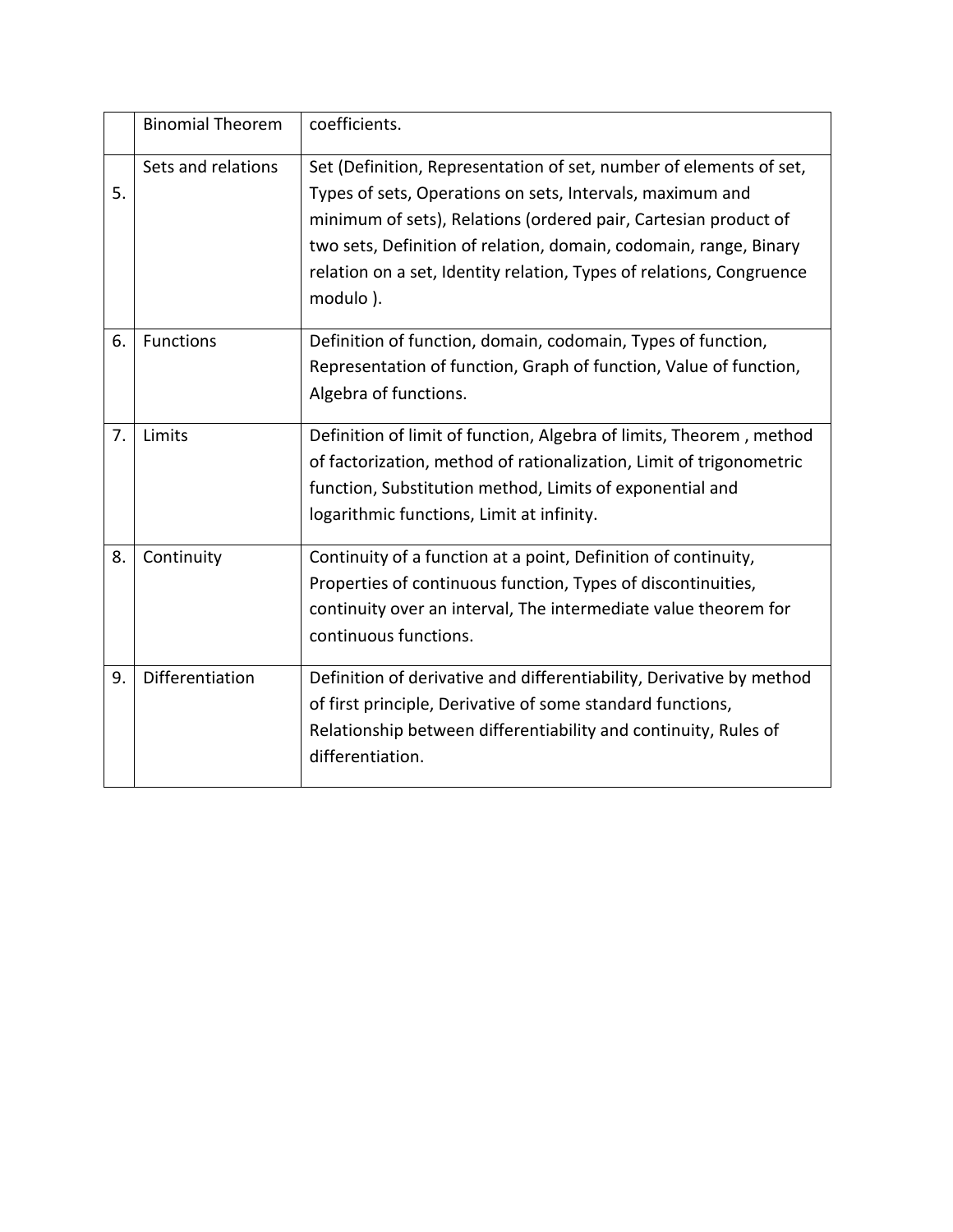| <b>XII MATHEMATICS AND STATISTICS PAPER-1</b> |                                                                                                                                                                                                                                                                                                                                                                                                                                                                                                                                                  |  |
|-----------------------------------------------|--------------------------------------------------------------------------------------------------------------------------------------------------------------------------------------------------------------------------------------------------------------------------------------------------------------------------------------------------------------------------------------------------------------------------------------------------------------------------------------------------------------------------------------------------|--|
| 1. Mathematical<br>Logic                      | Statement, Truth Value of statement, Logical connectives,<br>Simple and Compound statement: Conjunction, Disjunction,<br>Conditional, Bi-conditional and negation of a statement,<br>Statement Pattern, Logical Equivalence, Tautology,<br>Contradiction, Contingency, Quantifiers, Quantified Statements<br>duals, Negation of Compound statement, Converse, Inverse<br>and Contra positive Implication, Application of Logic to switching<br>circuit                                                                                           |  |
| 2. Matrices                                   | Elementary transformation: A)Interchange of any two rows or<br>any two columns B) Multiplication of the elements of any row or<br>column by a non zero scalar C) Adding the scalar multiples of<br>all the elements of any row(column) to corresponding elements<br>of any other row(column), Inverse of a matrix: Uniqueness of<br>Inverse of a matrix, Inverse of a non singular matrix by<br>elementary transformation, Inverse of a square matrix by adjoint<br>method, Application of matrices, Method of inversion, Method of<br>reduction |  |
| 3. Trigonometric<br>functions                 | Trigonometric equations and their solutions, general solutions,<br>solution of triangle:- polar co-ordinates, relation between<br>Cartesian and the polar co-ordinates, solving a triangle, sine<br>rule, cosine rule, projection rule, Application of sine rule, cosine<br>rule, projection rule. 1) half angle formulae 2) Heron's formula. 3)<br>Napier's analogy, Inverse trigonometry function, Principal<br>values of inverse trigonometric functions. Properties of inverse<br>trigonometric functions.                                   |  |
| 4. Pair of straight<br>line                   | Combine equation of a pair of lines (Theorem), Homogeneous<br>equation of degree two, Angle between lines represented<br>bya $x^2$ + 2hxy + by <sup>2</sup> = 0, General second degree equation in x<br>and y.                                                                                                                                                                                                                                                                                                                                   |  |
| 5. Vector                                     | Scalar quantity, vector quantity, representation of vector,<br>magnitude of a vector, types of vector.1) zero vector2) unit<br>vector3) co-initial and co-terminus vector4) equal vectors5)<br>Negative of a vector 6) collinear vectors.7) Free vectors 8)                                                                                                                                                                                                                                                                                      |  |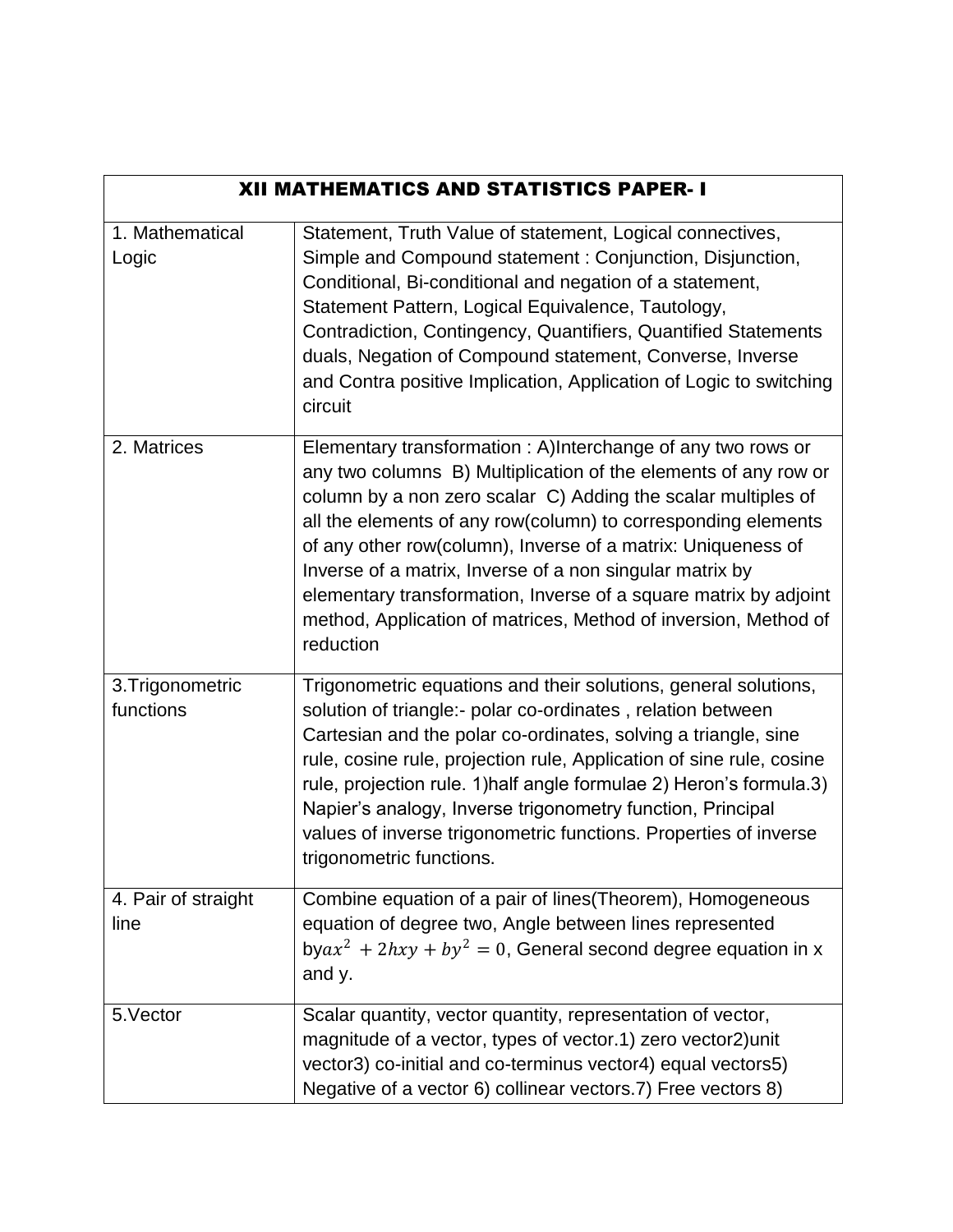|                                                 | Localized vector. Algebra of vectors:-1) scalar multiplications 2)<br>Addition of two vectors.3) subtraction of two vectors.4) coplanar<br>vectors. 5) vector in two dimensions, Vector in two dimensions<br>(2-D), Three dimensions(3-D) co-ordinate system, component of<br>vector, position vector of a point $P(x,y,z)$ in space, component<br>form of $\bar{r}$ vector joining two points, section formula, product of<br>vectors, angle between two vectors, scalar product of two<br>vectors, finding angle between two vectors, projections,<br>direction angle and direction cosines, vector product of two<br>vectors, scalar triple product and properties, vector triple<br>product and properties.                                                             |  |
|-------------------------------------------------|-----------------------------------------------------------------------------------------------------------------------------------------------------------------------------------------------------------------------------------------------------------------------------------------------------------------------------------------------------------------------------------------------------------------------------------------------------------------------------------------------------------------------------------------------------------------------------------------------------------------------------------------------------------------------------------------------------------------------------------------------------------------------------|--|
| 6. Line and plane                               | Vector and Cartesian equation of line, equation of a line passing<br>through a given point and parallel to given vector, equation of a<br>line passing through given two points, Distance of a point from<br>a line, skew lines, distance between skew lines, distance<br>between parallel lines, equation of plane, equation of plane<br>passing through a point perpendicular to a vector, Cartesian<br>form, a vector equation of the plane passing through point $A(\bar{a})$<br>and parallel to $\bar{b}$ and $\bar{c}$ , the vector equation of plane passing<br>through three non-collinear points, the normal form of equation<br>of plane, angle between planes, angle between a line and a<br>plane, co-planarity of two lines, distance of a point from a plane. |  |
| 7. Linear<br>Programming                        | Definition, convex set, Linear programming problem, meaning of<br>Linear programming problem, meaning of L.P.P. Mathematical<br>formulation of the L.P.P. Formal definitions related to L.P.P.,<br>Solution of L.P.P., Optimum feasible solution, corner-point<br>method                                                                                                                                                                                                                                                                                                                                                                                                                                                                                                    |  |
| <b>XII MATHEMATICS AND STATISTICS PAPER- II</b> |                                                                                                                                                                                                                                                                                                                                                                                                                                                                                                                                                                                                                                                                                                                                                                             |  |
| 1. Differentiation                              | Definition, Rules of Differentiation, Derivatives of Composite<br>Functions (Theorem), Geometrical meaning of Derivatives,<br>Derivatives of Inverse Functions (Theorem), Derivatives of<br>Standard Inverse Trigonometric Functions, Logarithmic<br>Differentiation, Implicit Functions, Derivatives of Parametric<br>Functions (Theorem), Differentiation of one function with respect<br>to another function, Higher Order Derivatives, Successive<br>Differentiation (or n <sup>th</sup> order derivatives) of some Standard<br>Function                                                                                                                                                                                                                                |  |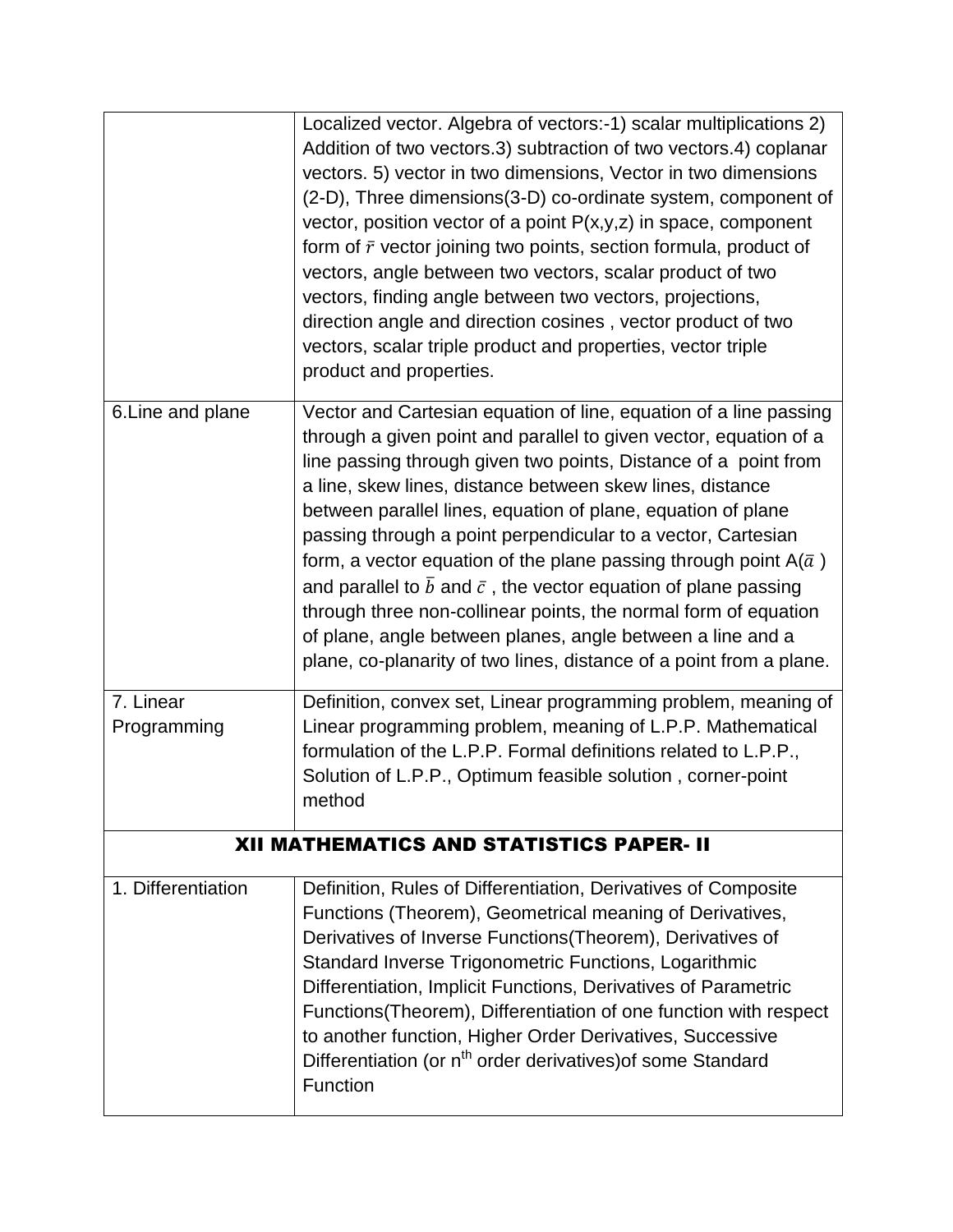| 2. Applications of   | Application of Derivative in Geometry, Derivative as a Rate                             |
|----------------------|-----------------------------------------------------------------------------------------|
| <b>Derivatives</b>   | Measure, Velocity, Acceleration and Jerk approximations,                                |
|                      | Rolle's Theorem/Rolle's Lemma, Lagrange's Mean value                                    |
|                      | Theorem (LMVT), Increasing and Decreasing Functions,                                    |
|                      | Maxima and Minima, First Derivative Test, second Derivative                             |
|                      | <b>Test</b>                                                                             |
|                      |                                                                                         |
| 3. Indefinite        | Definition, Elementary Integration Formulae, Method of                                  |
| Integration          | Integration, Integration by Substitution(theorem), Integrals of                         |
|                      | Trigonometric Functions, Some Special Integrals, Integrals of                           |
|                      | the form $\int \frac{px+q}{qx^2+bx+c}dx$ and                                            |
|                      |                                                                                         |
|                      | $\int \frac{px+q}{\sqrt{ax^2+bx+c}} dx$ and Integration by parts (Theorem), Integral of |
|                      | the type $\int e^x [f(x) + f'(x)] dx = e^x f(x) + c$                                    |
|                      |                                                                                         |
|                      | Integration by Partial Fraction                                                         |
| 4. Definite          | Definite Integral as Limit of Sum, Fundamental Theorem and                              |
| Integration          | Properties of Integral Calculus,                                                        |
|                      |                                                                                         |
| 5. Application of    | Area under a curve, Area between two curves                                             |
| Definite Integral    |                                                                                         |
| 6. Differential      | Definition, Order and Degree of Differential Equation, Formation                        |
| Equations            | of differential equation, Solution of differential equation,                            |
|                      |                                                                                         |
|                      | Homogeneous differential equation, Linear Differential Equation,                        |
|                      | Application of Differential Equation: Population growth and                             |
|                      | growth of bacteria, Radioactive decay, Half life period, Newton's                       |
|                      | Law of Cooling, Surface Area                                                            |
| 7. Probability       | Random Variables, Types of Random Variables: Discrete                                   |
| <b>Distributions</b> | Random Variables, Continuous Random Variables, Probability                              |
|                      | Distribution of discrete Random Variable, Probability Mass                              |
|                      | Function(p.m.f), Cumulative Distribution Function(c.d.f.),                              |
|                      | Expected Value and variance of a Random Variable, Probability                           |
|                      | distribution of a continuous Random Variable, Probability                               |
|                      | Density Function, Cumulative Distribution Functions(c.d.f.)                             |
|                      |                                                                                         |
| 8. Binomial          | Bernoulli Trail, Binomial Distribution, Mean and Variance of                            |
| <b>Distribution</b>  | Binomial Distribution (Formulae without proof)                                          |
|                      |                                                                                         |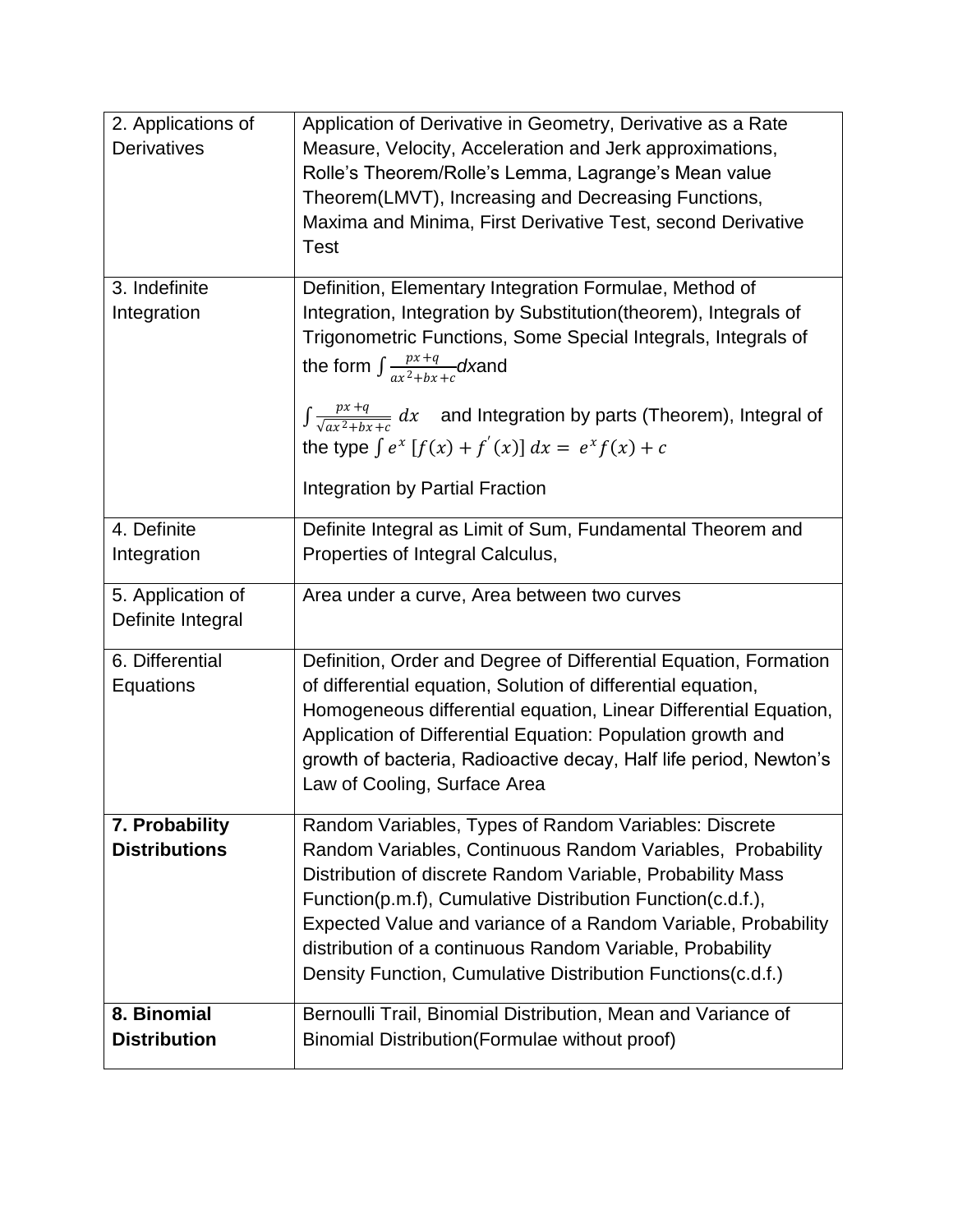| XI - PHYSICS                        |                                                                                                                                                                                                                                                                                                                                                                                                                                                                                                 |  |
|-------------------------------------|-------------------------------------------------------------------------------------------------------------------------------------------------------------------------------------------------------------------------------------------------------------------------------------------------------------------------------------------------------------------------------------------------------------------------------------------------------------------------------------------------|--|
| 1. Units and<br><b>Measurements</b> | System of units, Measurement of length,<br>Measurement of mass, Measurement of time,<br>Dimensions and dimensional analysis, Accuracy,<br>Precision, and uncertainty in measurement, Errors in<br>measurements, Significant figures, order of<br>magnitude.                                                                                                                                                                                                                                     |  |
| 2. Mathematical<br><b>Methods</b>   | Vector analysis : - Scalers, Vectors, Vector<br>operations (multiplication, addition, subtraction of<br>vectors Triangle law for vector addition, Law of<br>parallelogram of vectors), Resolution of vectors,<br>Multiplication of vectors (scaler product, vector<br>product), Introduction of calculus.                                                                                                                                                                                       |  |
| 3. Motion in Plane                  | Rectilinear motion (Displacement, path length,<br>average velocity, average speed, instantaneous<br>speed, acceleration, relative velocity), Motion in two<br>dimensions – Motion in plane (average and<br>instantaneous velocity, acceleration. Equation of<br>motion for object travelling in plane with uniform<br>acceleration .relative velocity, Projectile motion).<br>Uniform circular motion : period, radius vector,<br>angular speed, centripetal acceleration, conical<br>pendulum. |  |
| 4 Law of Motion                     | Aristotle's Fallacy, Newton's laws of motion, Inertial<br>and non-inertial frame of reference.<br>Types of forces (fundamental forces in nature,<br>contact and non-contact forces, real and pseudo<br>forces, conservative and non-conservative forces,<br>concept of potential energy, work done by variable<br>force). Work – Energy theorem. Principle of<br>conservation of linear momentum . Collisions (elastic<br>and inelastic collisions, coefficient of restitution).                |  |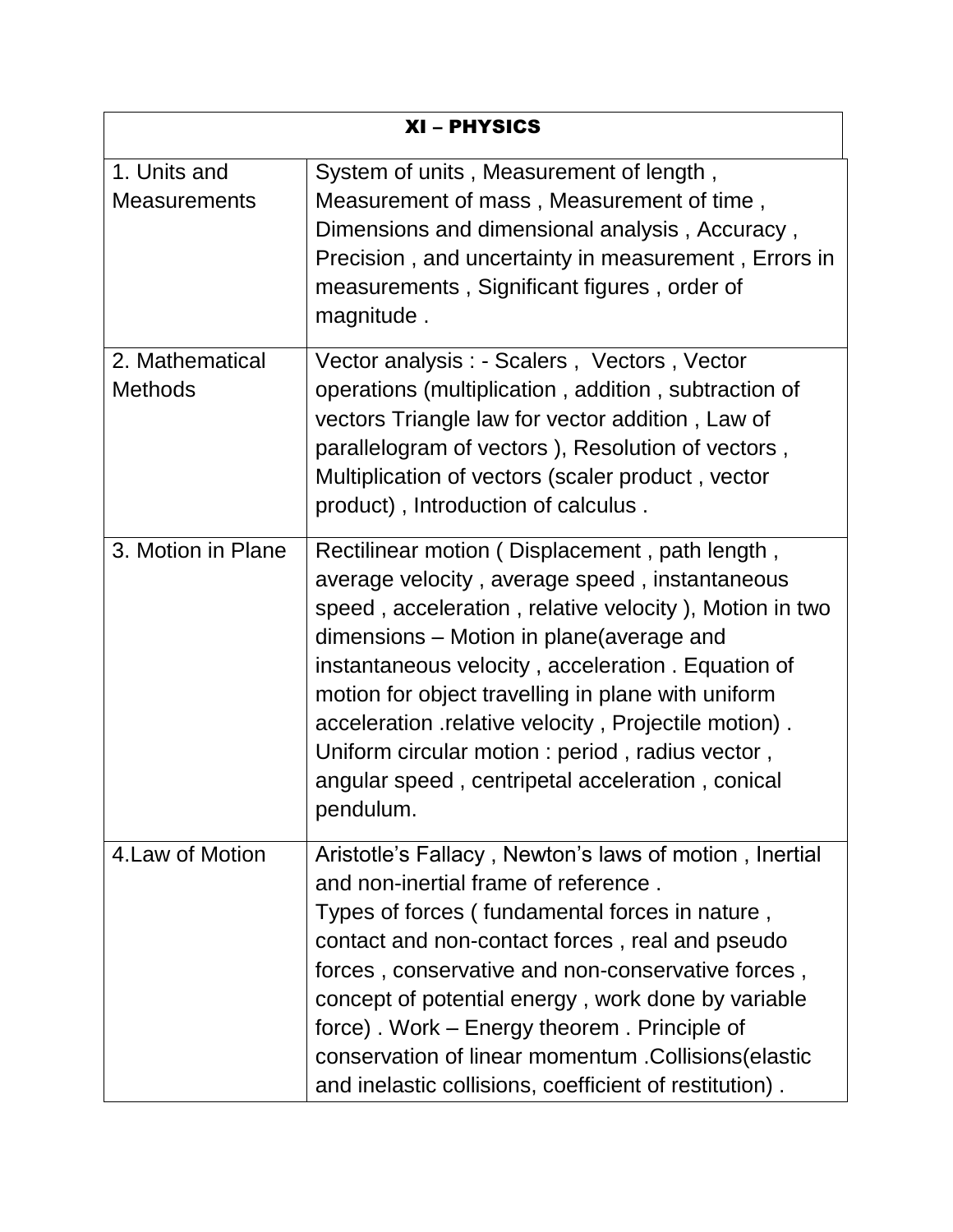| 5. Gravitation                                  | Impulse of force. Rotational analogue of force -<br>moment of force or torque, couple and its torque,<br>mechanical equilibrium, centre of mass, centre of<br>gravity.<br>Kepler's law, Universal law of gravitation,<br>Measurement of gravitational constant, Acceleration<br>due to gravity, Variation in 'g ' with altitude, depth                                                              |
|-------------------------------------------------|-----------------------------------------------------------------------------------------------------------------------------------------------------------------------------------------------------------------------------------------------------------------------------------------------------------------------------------------------------------------------------------------------------|
|                                                 | , latitude and shape Gravitational potential and<br>potential energy, Escape velocity, Earth Satellite,<br>Projection of satellite, Critical velocity<br>, Weightlessness in satellite, Time period of satellite,<br>Binding energy of an orbiting satellite.                                                                                                                                       |
| 6. Mechanical<br>Properties of<br><b>Solids</b> | Elastic behavior of solids, Stress and strain, Hooke's<br>law Elastic modulus, Stress - Strain curve, Strain<br>energy, Hardness, Friction in solids (static friction,<br>kinetic friction, rolling friction).                                                                                                                                                                                      |
| 7. Thermal<br>Properties of<br><b>Matter</b>    | Temperature and Heat, Measurement of temperature<br>, Absolute temperature and Ideal gas equation,<br>Thermal expansion (linear expansion, areal<br>expansion, volume expansion, relation between<br>coefficients of expansion, Specific heat capacity,<br>Colorimetry, Change of state, Heat transfer<br>(conduction, convection, radiation), Newton' laws of<br>cooling.                          |
| 8.Sound                                         | Waves-Types of waves, Common properties of all<br>waves, Tranverse Waves and Longitudinal waves,<br>Mathematical expression of waves, Speed of<br>travelling waves, Newtons Formula for velocity of<br>sound, Laplace's correction, Factors affecting speed<br>of the sound, Principle of superposition of the waves,<br>Echo, reverberation and acoustics, Qualities of sound<br>, Doppler effect. |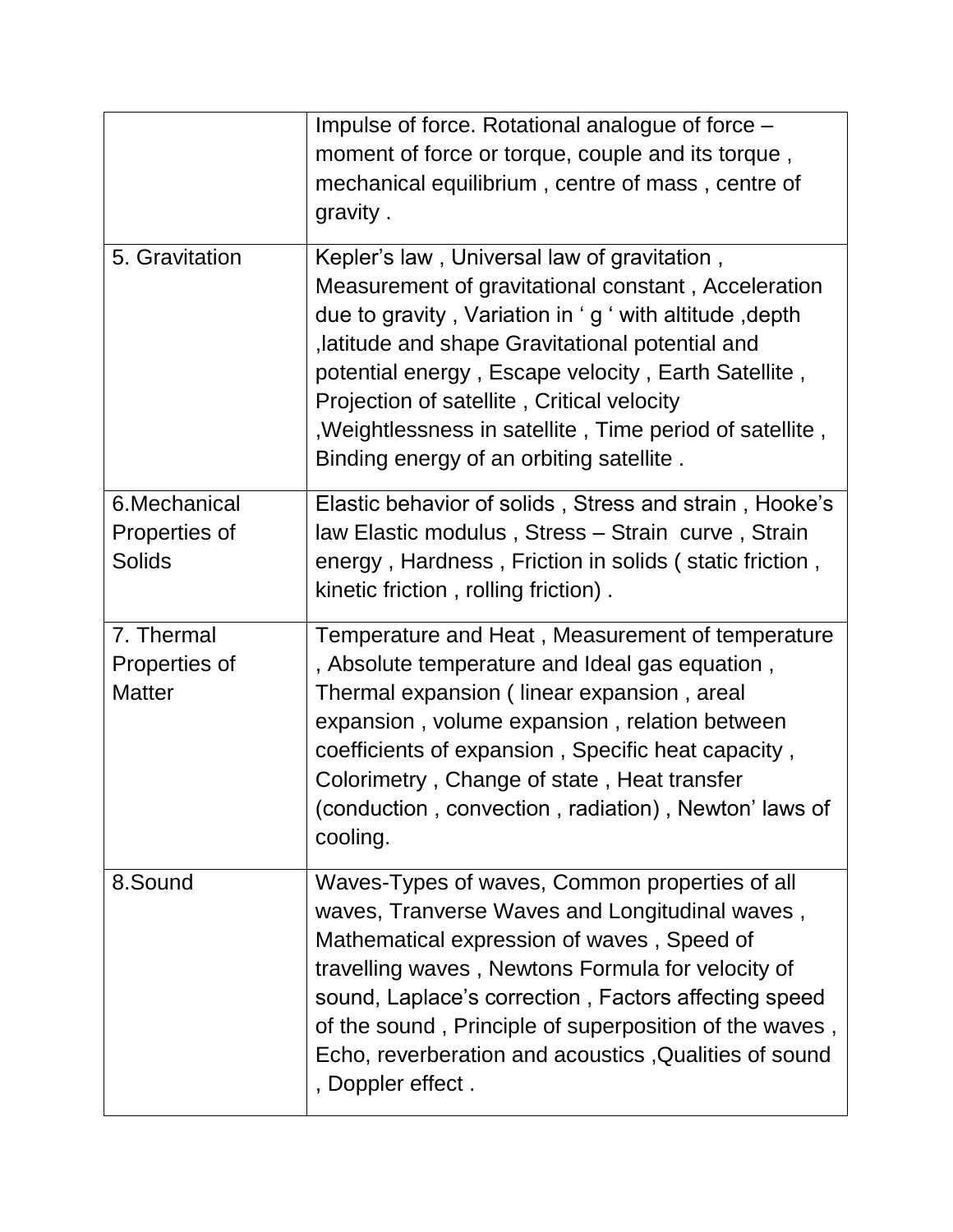| 9. Optics            | Nature of light, Ray Optics, Cartesian Sign                                              |
|----------------------|------------------------------------------------------------------------------------------|
|                      | convention, Reflection (Reflection from Curved                                           |
|                      | mirrors, Spherical abbreviation) Refraction, Total                                       |
|                      | internal reflection and its applications, Refraction at                                  |
|                      | spherical surface and lenses (Refraction at single                                       |
|                      | spherical surface, Lens maker's equation),                                               |
|                      | Dispersion of light and prism (Prism formula,                                            |
|                      | deviation of light through thin prism, angular                                           |
|                      | dispersion, dispersive power), Natural phenomena                                         |
|                      | due to sunlight, Defects of lenses (Chromatic                                            |
|                      | abbreviation, Spherical abbreviation), Optical                                           |
|                      | instruments – Magnifying power of simple microscope<br>, compound microscope, telescope. |
| 10. Electrostatics   | Electric charges, basic properties of the electric                                       |
|                      | charges, Coulomb's law, Principle of superposition,                                      |
|                      | Electric field, Electric lines of force, Electric flux,                                  |
|                      | Gauss Law, Electric dipole (Couple acting on the                                         |
|                      | electric dipole in the uniform electric field, Electric                                  |
|                      | intensity at a point due to electric dipole), Continuous                                 |
|                      | charge distribution.                                                                     |
|                      |                                                                                          |
| 11. Electric Current | Electric current, Flow of the current through the                                        |
| through              | conductor, Drift Speed, Ohm's Law, Electrical                                            |
| conductors           | energy and power, Registers Rheostat,                                                    |
|                      | Combination of the registers, Specific Resistance (                                      |
|                      | Resistivity ), Variation of the resistance with the                                      |
|                      | temperature, Electromotive force, Cell's in series,                                      |
|                      | Cell's in parallel, Types of cells.                                                      |
| 12. Magnetism        | Magnetic lines of force and magnetic field, Bar                                          |
|                      | magnet (Magnetic field due to bar magnet at a point                                      |
|                      | along its axis and along it's equator, Magnetic field                                    |
|                      | due to bar magnet at an arbitrary point), Gauss law of                                   |
|                      | magnetism, Earth's magnetism.                                                            |
|                      |                                                                                          |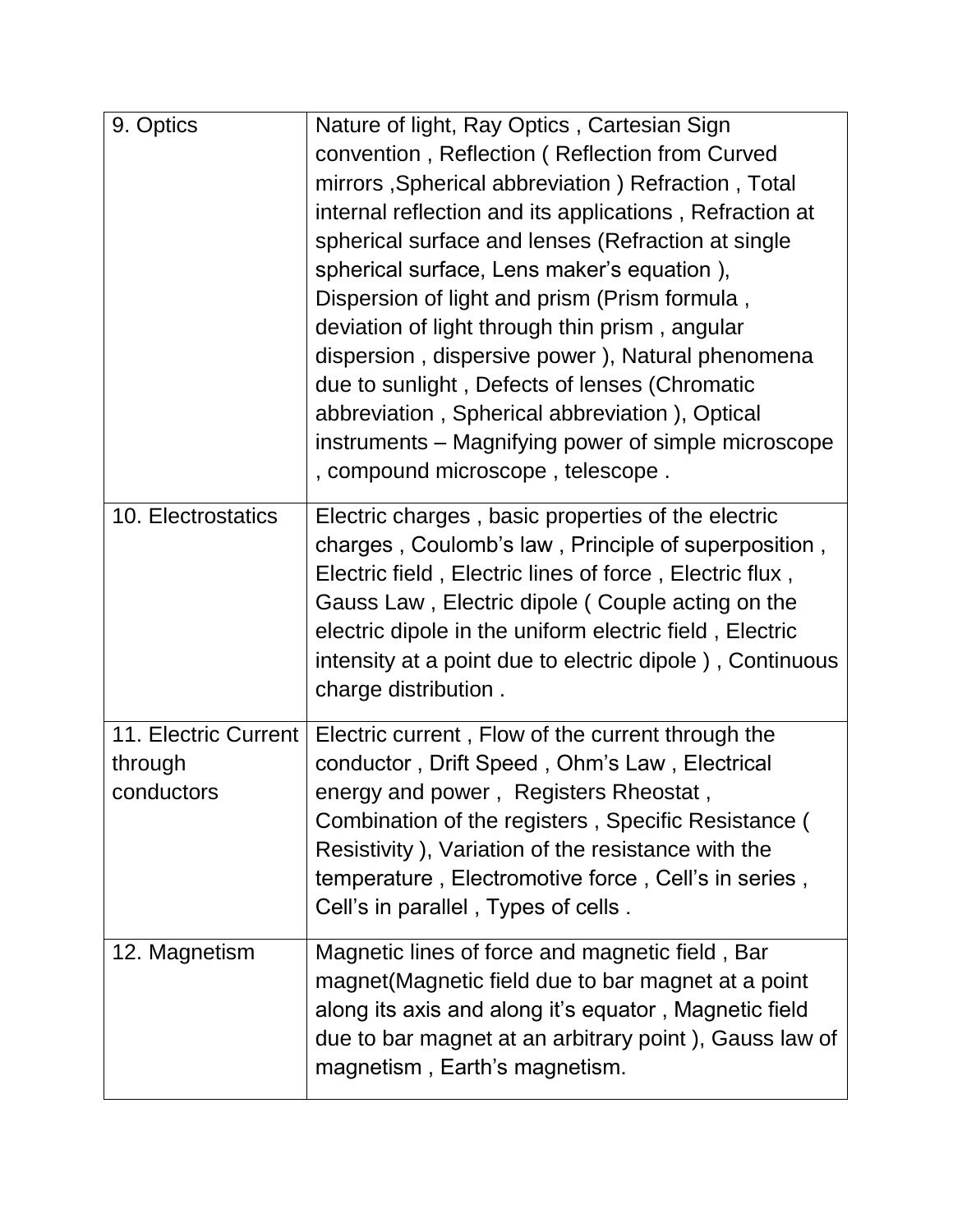| 13. Electromagnetic<br>waves and<br>Communication<br>system | EM wave, Characteristics of EM waves,<br>Electromagnetic spectrum – Properties and uses of<br>Radio waves, Microwaves, Infrared waves, Visible<br>Light, Ultraviolet rays, X-rays, Gamma Rays.                                                                                                                                                                                                                                                                                                                                                                                                                                                                                     |
|-------------------------------------------------------------|------------------------------------------------------------------------------------------------------------------------------------------------------------------------------------------------------------------------------------------------------------------------------------------------------------------------------------------------------------------------------------------------------------------------------------------------------------------------------------------------------------------------------------------------------------------------------------------------------------------------------------------------------------------------------------|
|                                                             | Propagation of EM Waves - Ground wave<br>propagation, Space wave propagation, Sky wave<br>propagation.                                                                                                                                                                                                                                                                                                                                                                                                                                                                                                                                                                             |
|                                                             | Introduction to communication system, Modulation.                                                                                                                                                                                                                                                                                                                                                                                                                                                                                                                                                                                                                                  |
| <b>14 Semiconductors</b>                                    | Electrical conduction in solids, Band theory of solids<br>- Brief introduction, Intrinsic Semiconductor,<br>Extrinsic semiconductor, P-N junction, P-N junction<br>diode . Semiconductor devices, Application of<br>semiconductors and P-N junction diode.                                                                                                                                                                                                                                                                                                                                                                                                                         |
| 15. Magnetic Field<br>due to Electric<br>Current            | Magnetic force, Cyclotron motion, Cyclotron<br>accelerator, Helical motion, Magnetic force on wire<br>carrying current - 1) Straight wire 2) Arbitrarily shaped<br>wire. Force on a closed circuit in a magnetic field,<br>Torque on current loop, Moving coil galvanometer,<br>Magnetic dipole moment, Magnetic potential energy<br>of dipole, Magnetic field due to current (Biot – Savart<br>law), Force of attraction between two long parallel<br>wires, Magnetic field produced by current in circular<br>arc of wire, Axial magnetic field produced by current in<br>circular loop, Magnetic lines for current loop,<br>Ampere's Law, Magnetic field of Solenoid and Toroid |
| 16. Magnetic<br><b>Materials</b>                            | Torque acting on a magnetic dipole in uniform<br>magnetic field, Location of magnetic poles of current<br>carrying loop, Origin of magnetism in materials,<br>Magnetization and Magnetic intensity, Magnetic<br>properties of materials, Hysteresis, Permanent<br>magnet and electromagnet, Magnetic shielding                                                                                                                                                                                                                                                                                                                                                                     |
| 17. Electromagnetic<br>Induction                            | Faraday's experiment in connection with generation<br>of electric current, Faraday's laws of electromagnetic<br>induction, Lenz's law and its applications, Flux of                                                                                                                                                                                                                                                                                                                                                                                                                                                                                                                |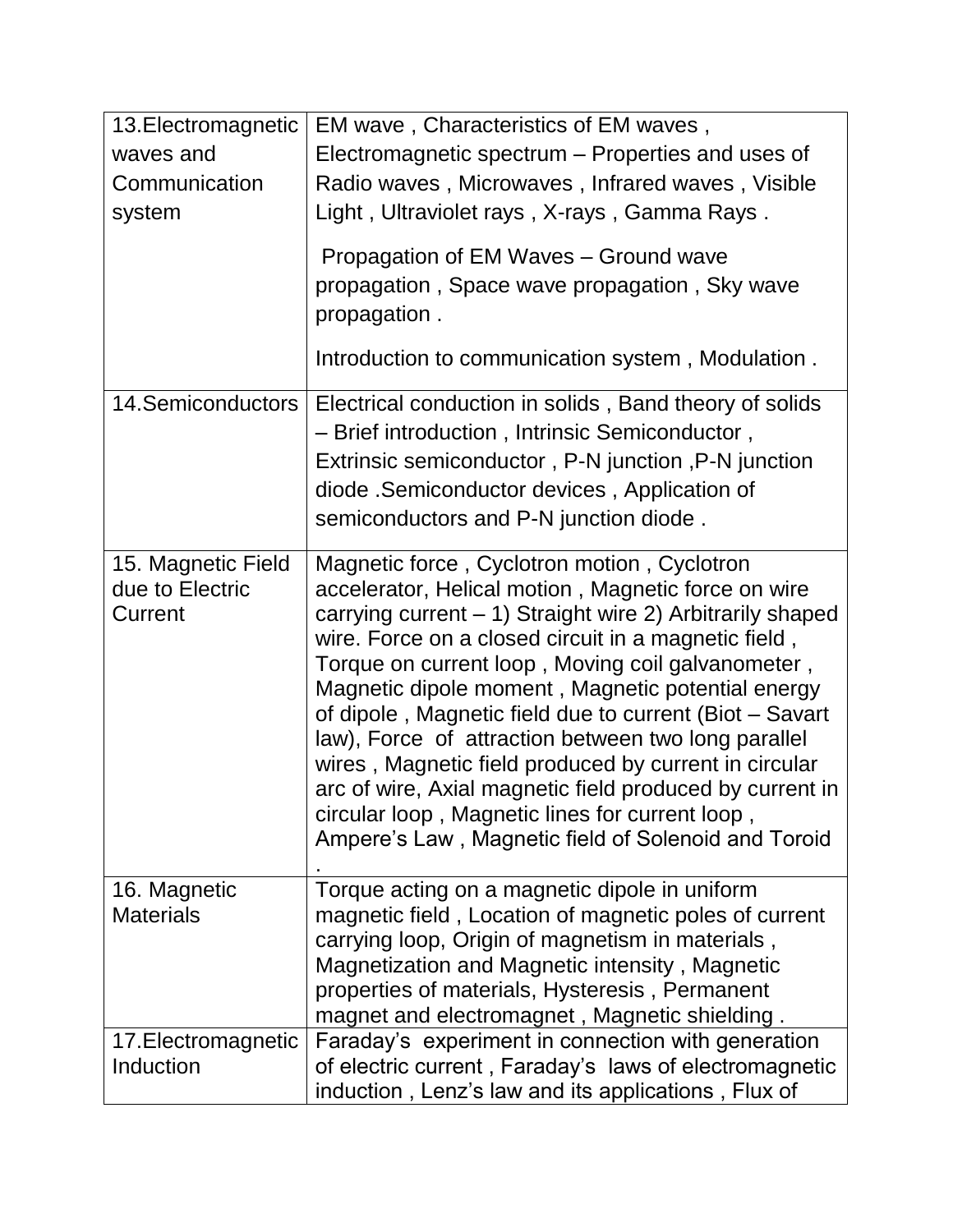|                                                             | field, Motional electromotive force, Induced emf in<br>stationary coil in a changing magnetic field,<br>Generators, Back emf and back torque, Induction<br>and energy transfer, Eddy currents, Self- inductance<br>, Energy stored in magnetic field, Energy density of<br>magnetic field, Mutual inductance, Transformer.                                                                                                                         |
|-------------------------------------------------------------|----------------------------------------------------------------------------------------------------------------------------------------------------------------------------------------------------------------------------------------------------------------------------------------------------------------------------------------------------------------------------------------------------------------------------------------------------|
| <b>18 AC Circuits</b>                                       | AC generator, Average and RMS values, Phasors,<br>Different types of AC circuits: - AC voltage applied to<br>resistor, AC voltage applied to an inductor, AC voltage<br>applied to capacitor, AC circuit containing resistance,<br>inductance, capacitance in series (LCR circuit), Power<br>in AC circuit, LC oscillations, Electric resonance,<br>Q- Factor, Choke coil.                                                                         |
| 19. Dual Nature of<br><b>Radiation and</b><br><b>Matter</b> | Photoelectric effect, (Experiment and its<br>observations), Failure of wave theory to explain<br>observations from experiments on photoelectric effect,<br>Einstein's postulate of quantization of energy and<br>photoelectric equation, Wave-particle Duality of<br>electromagnetic radiation, Photo Cell, De Broglie<br>Hypothesis, Davisson an Germer experiment, Wave-<br>particle Duality of matter.                                          |
| 20. Structure of<br><b>Atoms and Nuclie</b>                 | Geiger – Marsden experiment, Rutherford's atomic<br>model, Atomic spectra, Bohr's atomic model,<br>Expressions for radius of orbit, energy of electron<br>, Bohr formula, De Broglie's explaination, Atomic<br>nuceus, nuclear forces, Nuclear binding energy,<br>Radioactive decays, Law of radioactive decay, Half<br>life of radioactive material, Average life of radioactive<br>species, Nuclear energy (Nuclear fission, Nuclear<br>fusion). |
| 21. Semiconductor<br><b>Devices</b>                         | P-N junction diode as a rectifier, Filter circuits,<br>Special purpose junction diodes : - Zener diode,<br>Photo diode, Solar cell, Light emitting diode (LED),<br>Bipolar junction transistor, Transistor configuration,<br>Transistor as an amplifier, Logic gates.                                                                                                                                                                              |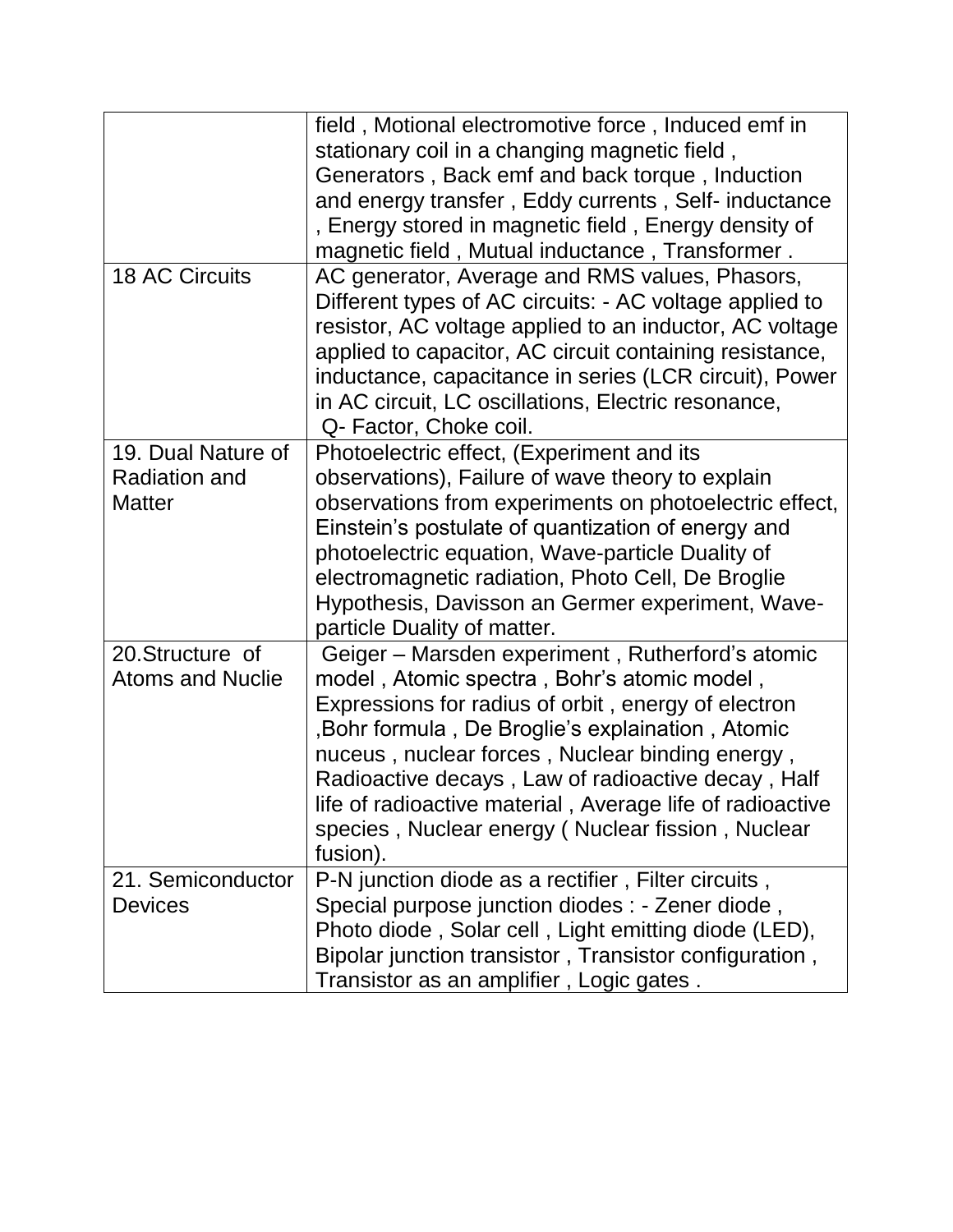### XII - physics

| 1. Rotational                                          | Circular motion: Kinematics of circular motion                                                                                                                                                                                                                                                                                                                                                                                                                                                                                                                                                                                                                                                              |
|--------------------------------------------------------|-------------------------------------------------------------------------------------------------------------------------------------------------------------------------------------------------------------------------------------------------------------------------------------------------------------------------------------------------------------------------------------------------------------------------------------------------------------------------------------------------------------------------------------------------------------------------------------------------------------------------------------------------------------------------------------------------------------|
| <b>Dynamics</b>                                        | , Dynamics of circular motion (Centripetal force<br>, Centrifugal force) Applications of UCM: Vehicle<br>along horizontal circular track, Vehicle on banked<br>road, Conical pendulum: Period of revolution of bob,<br>Frequency of revolution. Vertical circular motion.                                                                                                                                                                                                                                                                                                                                                                                                                                   |
|                                                        | Moment of inertia: M.I. as an analogous quantity for<br>mass, Rotational K.E., angular momentum, torque in<br>terms of M.I., M.I. of ring, disc, solid sphere, thin<br>uniform rod, circular cone, uniform plate, uniform<br>spherical shell, radius of gyration, Theorem of<br>parallel axes and perpendicular axes, conservation of<br>angular momentum, Rolling motion: Linear<br>acceleration and speed while pure rolling down an<br>inclined plane.                                                                                                                                                                                                                                                   |
| 2. Mechanical<br><b>Properties Of</b><br><b>Fluids</b> | Fluid – Properties of fluid, Pressure: Pressure due to<br>liquid column, Absolute pressure and Gauge<br>pressure, Hydrostatic paradox, Pascal's Law,<br>Applications of Pascal's Law, Measurement of<br>pressure (mercury barometer, open tube<br>manometer). Surface Tension, Surface energy,<br>Relation between S.T. and surface energy, Angle of<br>contact, Effect of impurity and temperature on S.T.<br>Excess pressure across free surface of liquid,<br>Formation of drop and bubble. Capillary action<br>Expression for capillary rise. Fluids in motion, Critical<br>velocity and Reynold number, viscosity, Stokes' law,<br>Equation of continuity, Bernoulli equation and its<br>applications. |
| 3. Kinetic Theory<br>Of Gases And                      | Behaviour of gas, Ideal gas and real gas, Mean free<br>path, Pressure of ideal gas, Interpretation of                                                                                                                                                                                                                                                                                                                                                                                                                                                                                                                                                                                                       |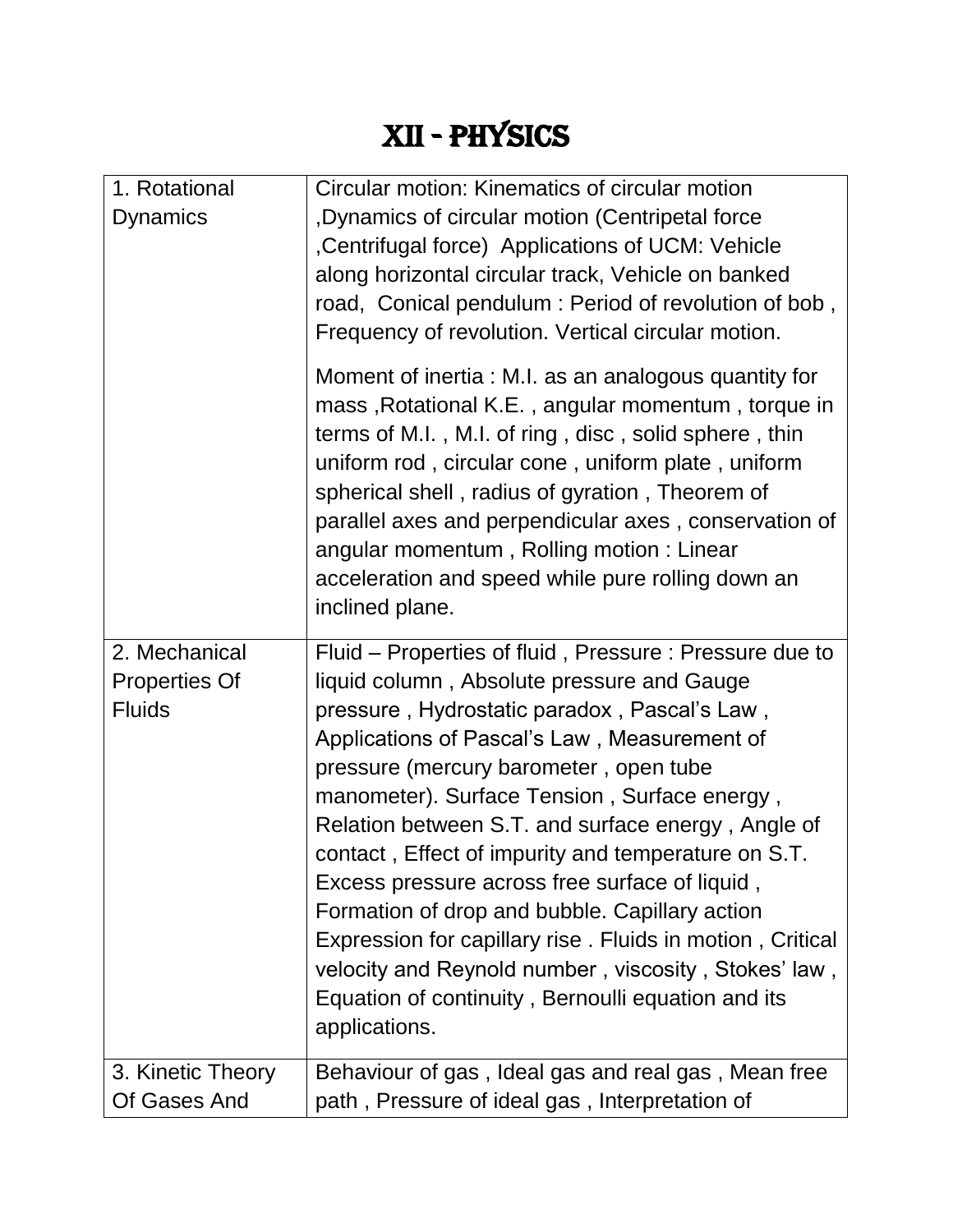| Radiation         | temperature in kinetic theory, Law of equipartition of<br>energy, Degrees of freedom, Specific heat capacity<br>(Mayer's relation), Absorption, reflection, and<br>transmission of heat radiation, Perfect black body<br>(Ferry's black body). Emission of heat radiation.<br>Kirchhoff's law of heat radiation and its theoretical<br>proof. Spectral distribution of black body radiation.<br>Wien's displacement law, Stefan-Boltzmann law of<br>radiation.                                                                                                                                                                                                                                                         |
|-------------------|------------------------------------------------------------------------------------------------------------------------------------------------------------------------------------------------------------------------------------------------------------------------------------------------------------------------------------------------------------------------------------------------------------------------------------------------------------------------------------------------------------------------------------------------------------------------------------------------------------------------------------------------------------------------------------------------------------------------|
| 4. Thermodynamics | Thermal equilibrium, Zeroth law of thermodynamics,<br>Heat, Internal Energy, Work. First law of<br>thermodynamics (work and heat related),<br>Thermodynamic state variables, Thermodynamic<br>process, Classification of thermodynamic processes<br>(Reversible and Irreversible process), Assumptions of<br>thermodynamic process. Thermodynamics of<br>isothermal process, Isobaric process, Isochoric<br>process, Adiabatic process, Cyclic process, Free<br>expansion. Heat Engine, Heat engine cycle and P-V<br>diagram, Refrigerators and heat pumps. Second law<br>of thermodynamics, Carnot cycle and Carnot engine,<br>Carnot refrigerator, Second law of thermodynamics<br>and Carnot cycle, Sterling cycle. |
| 5. Oscillations   | Periodic motion, Linear S.H.M., Differential equation<br>of S.H.M., Acceleration, velocity and displacement<br>of S.H.M. and their expressions, Amplitude, period<br>and frequency of S.H.M., Reference circle method,<br>Phase in S.H.M., Graphical representation of S.H.M.,<br>Composition of two S.H.M. s having same period and<br>along the same path, Energy of particle performing<br>S.H.M., Simple pendulum, Second's pendulum,<br>Angular S.H.M. and its differential equation, Magnet<br>vibrating in uniform magnetic field, Damped                                                                                                                                                                       |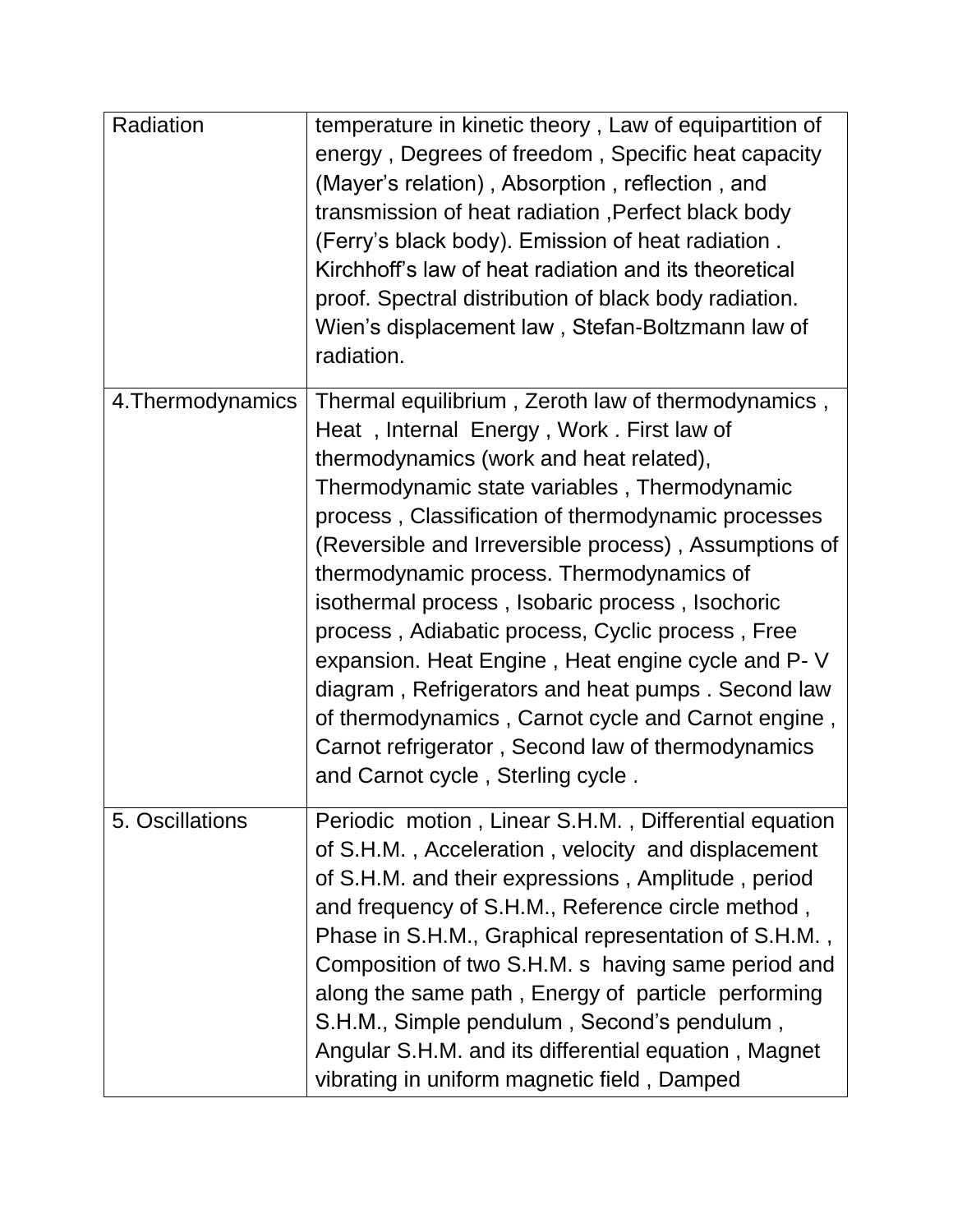|                              | oscillations, Free oscillations, Forced oscillations and<br>resonance.                                                                                                                                                                                                                                                                                                                                                                                                                                                                                                                                                                                                                                                                                                                                         |
|------------------------------|----------------------------------------------------------------------------------------------------------------------------------------------------------------------------------------------------------------------------------------------------------------------------------------------------------------------------------------------------------------------------------------------------------------------------------------------------------------------------------------------------------------------------------------------------------------------------------------------------------------------------------------------------------------------------------------------------------------------------------------------------------------------------------------------------------------|
| 6. Superposition of<br>waves | Progressive wave, Reflection of waves,<br>Superposition of waves, Stationary waves,<br>Properties of stationary waves, Free and Forced<br>vibrations, Harmonics and Overtones: - Vibrations of<br>air column in pipe closed at one end and in pipe open<br>at both ends, Vibrations produced in string, Laws of<br>vibrating string, Sonometer(verification of first,<br>second and third law of vibrating string), Beats (<br>analytical method to determine beat frequency),<br>Applications of beats, Characteristics of sound<br>(loudness, pitch, quality or timbre), Musical<br>instruments.                                                                                                                                                                                                             |
| 7. Wave Optics               | Nature of light:- Corpuscular nature, wave nature,<br>dual nature of light. Huygens' wave theory, Huygens'<br>principle, Reflection of light at plane surface,<br>Refraction of light at plane boundary between two<br>media, Dependence of wavelength on refractive<br>index of medium, Polarization, Brewster's<br>Law(polarization by reflection), polarization by<br>scattering, Interference: Young's double slit<br>experiment, Conditions for steady interference,<br>Method for obtaining coherent sources Optical path,<br>Diffraction of light: Fresnel and Fraunhofer diffraction<br>, Fraunhofer diffraction at a single slit , Double slit<br>diffraction pattern, Resolving power - Rayleigh's<br>Criterion for resolving power, Resolving power of<br>microscope, Resolving power of telescope. |
| 8. Electrostatics            | Applications of Gauss' Law, Electric potential and<br>potential energy, Electric potential due to point<br>charge, electric dipole and system of charges,<br>Equipotential surfaces, Electrical energy of two point                                                                                                                                                                                                                                                                                                                                                                                                                                                                                                                                                                                            |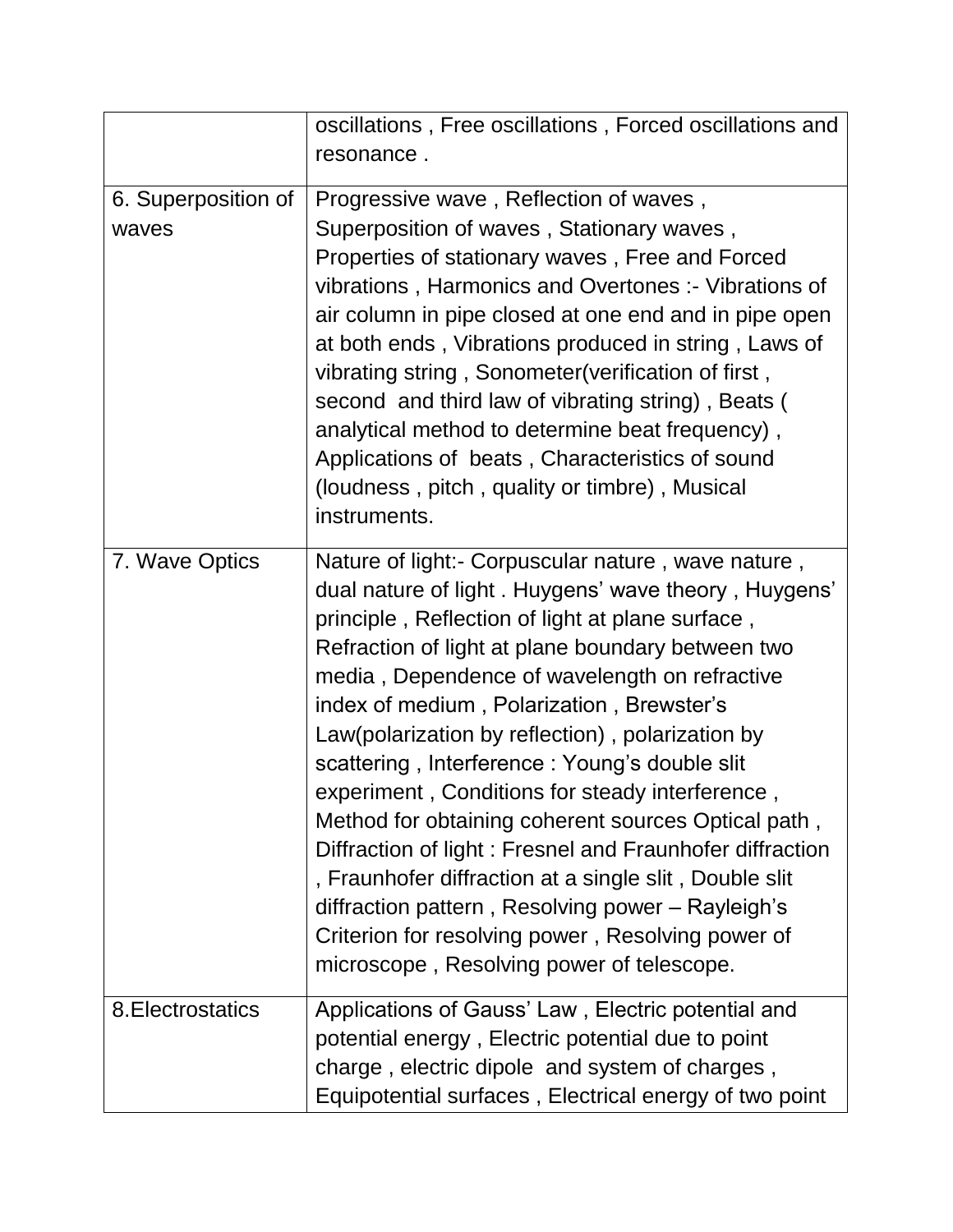|                                                  | charges and of a dipole in an electrostatic field,<br>Conductors and insulators, free charges and bound<br>charges inside a conductor, Dielectrics and electric<br>polarization. Capacitors and capacitance,<br>Combination of capacitors in series and parallel,<br>Capacitance of parallel plate capacitor with and<br>without dielectric medium between the plates<br>. Displacement current, Energy stored in capacitor.<br>Van de Graaff Generator.                                                                                                                                                                                                                           |
|--------------------------------------------------|------------------------------------------------------------------------------------------------------------------------------------------------------------------------------------------------------------------------------------------------------------------------------------------------------------------------------------------------------------------------------------------------------------------------------------------------------------------------------------------------------------------------------------------------------------------------------------------------------------------------------------------------------------------------------------|
| 9. Current<br>Electricity                        | Kirchhoff's Laws of Electrical Network, Wheatstone<br>Bridge, Application of Wheatstone bridge: - Metre<br>bridge, Kelvin's method, Post office box.<br>Potentiometer: Use of potentiometer (Compare emf<br>of cells, To find internal resistance of cell),<br>Application of potentiometer(Voltage divider, Audio<br>control, potentiometer as a sensor), Advantages of<br>potentiometer over voltmeter, Galvanometer :-<br>Galvanometer as an ammeter, Galvanometer as a<br>voltmeter.                                                                                                                                                                                           |
| 10. Magnetic Field<br>due to Electric<br>Current | Magnetic force, Cyclotron motion, Cyclotron<br>accelerator, Helical motion, Magnetic force on wire<br>carrying current – 1) Straight wire 2) Arbitrarily shaped<br>wire. Force on a closed circuit in a magnetic field,<br>Torque on current loop, Moving coil galvanometer,<br>Magnetic dipole moment, Magnetic potential energy<br>of dipole, Magnetic field due to current (Biot - Savart<br>law), Force of attraction between two long parallel<br>wires, Magnetic field produced by current in circular<br>arc of wire, Axial magnetic field produced by current in<br>circular loop, Magnetic lines for current loop,<br>Ampere's Law, Magnetic field of Solenoid and Toroid |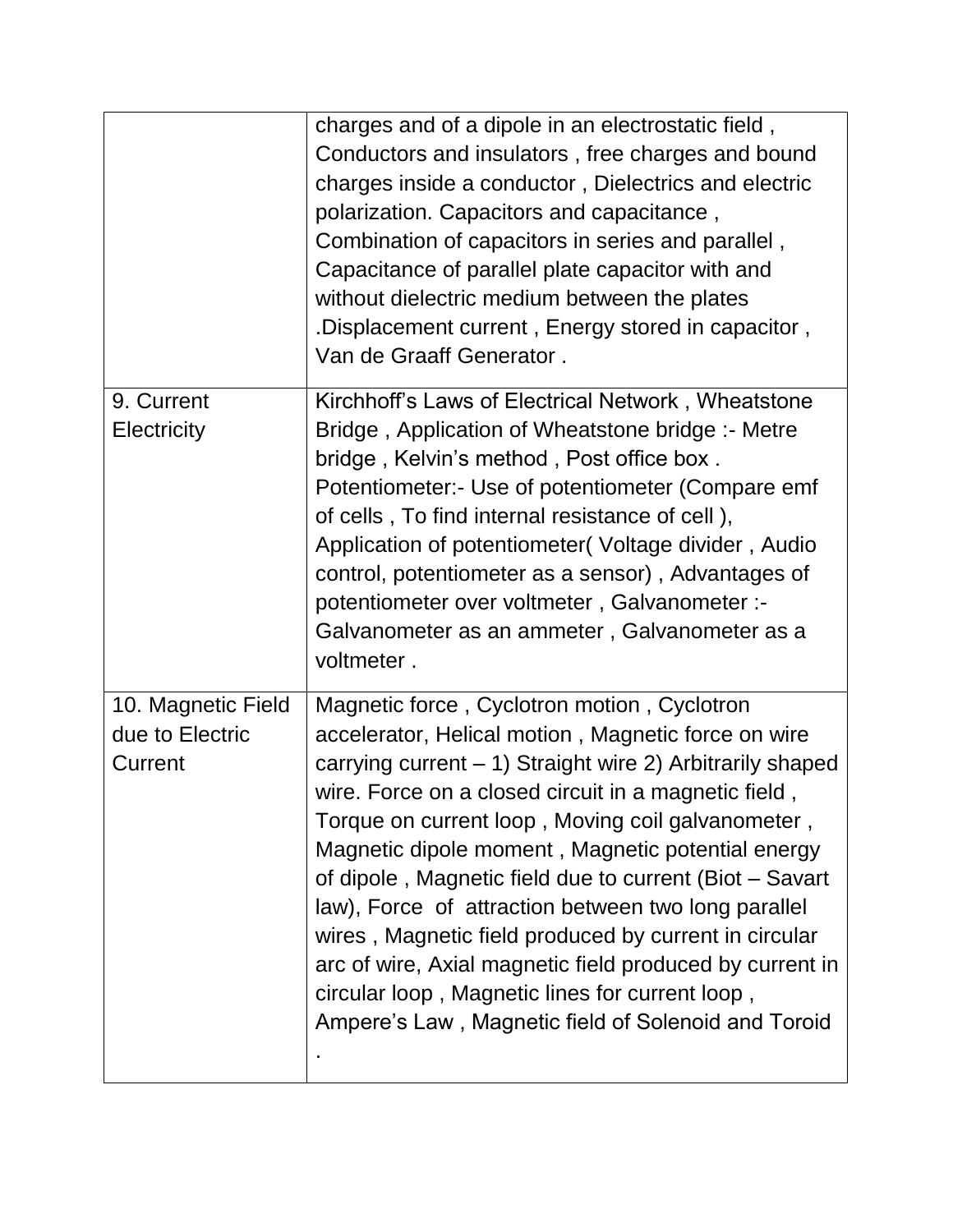| 11. Magnetic          | Torque acting on a magnetic dipole in uniform           |
|-----------------------|---------------------------------------------------------|
| <b>Materials</b>      | magnetic field, Location of magnetic poles of current   |
|                       | carrying loop, Origin of magnetism in materials,        |
|                       | Magnetization and Magnetic intensity, Magnetic          |
|                       | properties of materials, Hysteresis, Permanent          |
|                       | magnet and electromagnet, Magnetic shielding.           |
| 12. Electromagnetic   | Faraday's experiment in connection with generation      |
| Induction             | of electric current, Faraday's laws of electromagnetic  |
|                       | induction, Lenz's law and its applications, Flux of     |
|                       | field, Motional electromotive force, Induced emf in     |
|                       | stationary coil in a changing magnetic field,           |
|                       | Generators, Back emf and back torque, Induction         |
|                       | and energy transfer, Eddy currents, Self- inductance    |
|                       | , Energy stored in magnetic field, Energy density of    |
|                       | magnetic field, Mutual inductance, Transformer.         |
| <b>13 AC Circuits</b> | AC generator, Average and RMS values, Phasors,          |
|                       | Different types of AC circuits: - AC voltage applied to |
|                       | resistor, AC voltage applied to an inductor, AC voltage |
|                       | applied to capacitor, AC circuit containing resistance, |
|                       | inductance, capacitance in series (LCR circuit), Power  |
|                       | in AC circuit, LC oscillations, Electric resonance,     |
|                       | Q- Factor, Choke coil.                                  |
| 14. Dual Nature of    | Photoelectric effect, (Experiment and its               |
| <b>Radiation and</b>  | observations), Failure of wave theory to explain        |
| <b>Matter</b>         | observations from experiments on photoelectric effect,  |
|                       | Einstein's postulate of quantization of energy and      |
|                       | photoelectric equation, Wave-particle Duality of        |
|                       | electromagnetic radiation, Photo Cell, De Broglie       |
|                       | Hypothesis, Davisson an Germer experiment, Wave-        |
|                       | particle Duality of matter.                             |
| 15. Structure of      | Geiger – Marsden experiment, Rutherford's atomic        |
|                       | model, Atomic spectra, Bohr's atomic model,             |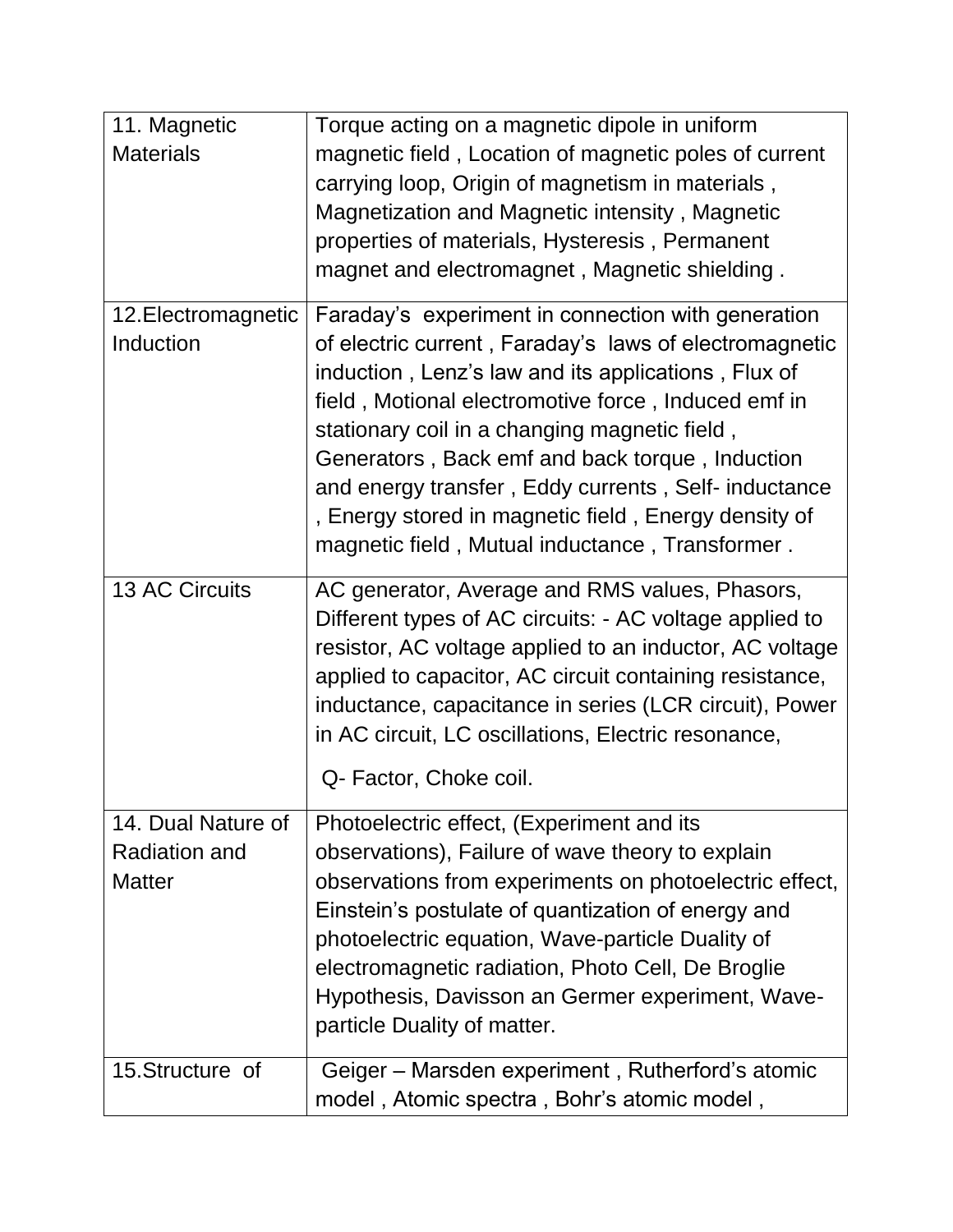| <b>Atoms and Nuclie</b>             | Expressions for radius of orbit, energy of electron<br>, Bohr formula, De Broglie's explaination, Atomic<br>nuceus, nuclear forces, Nuclear binding energy,<br>Radioactive decays, Law of radioactive decay, Half<br>life of radioactive material, Average life of radioactive<br>species, Nuclear energy (Nuclear fission, Nuclear<br>fusion). |
|-------------------------------------|-------------------------------------------------------------------------------------------------------------------------------------------------------------------------------------------------------------------------------------------------------------------------------------------------------------------------------------------------|
| 16. Semiconductor<br><b>Devices</b> | P-N junction diode as a rectifier, Filter circuits,<br>Special purpose junction diodes : - Zener diode,<br>Photo diode, Solar cell, Light emitting diode (LED),<br>Bipolar junction transistor, Transistor configuration,<br>Transistor as an amplifier, Logic gates.                                                                           |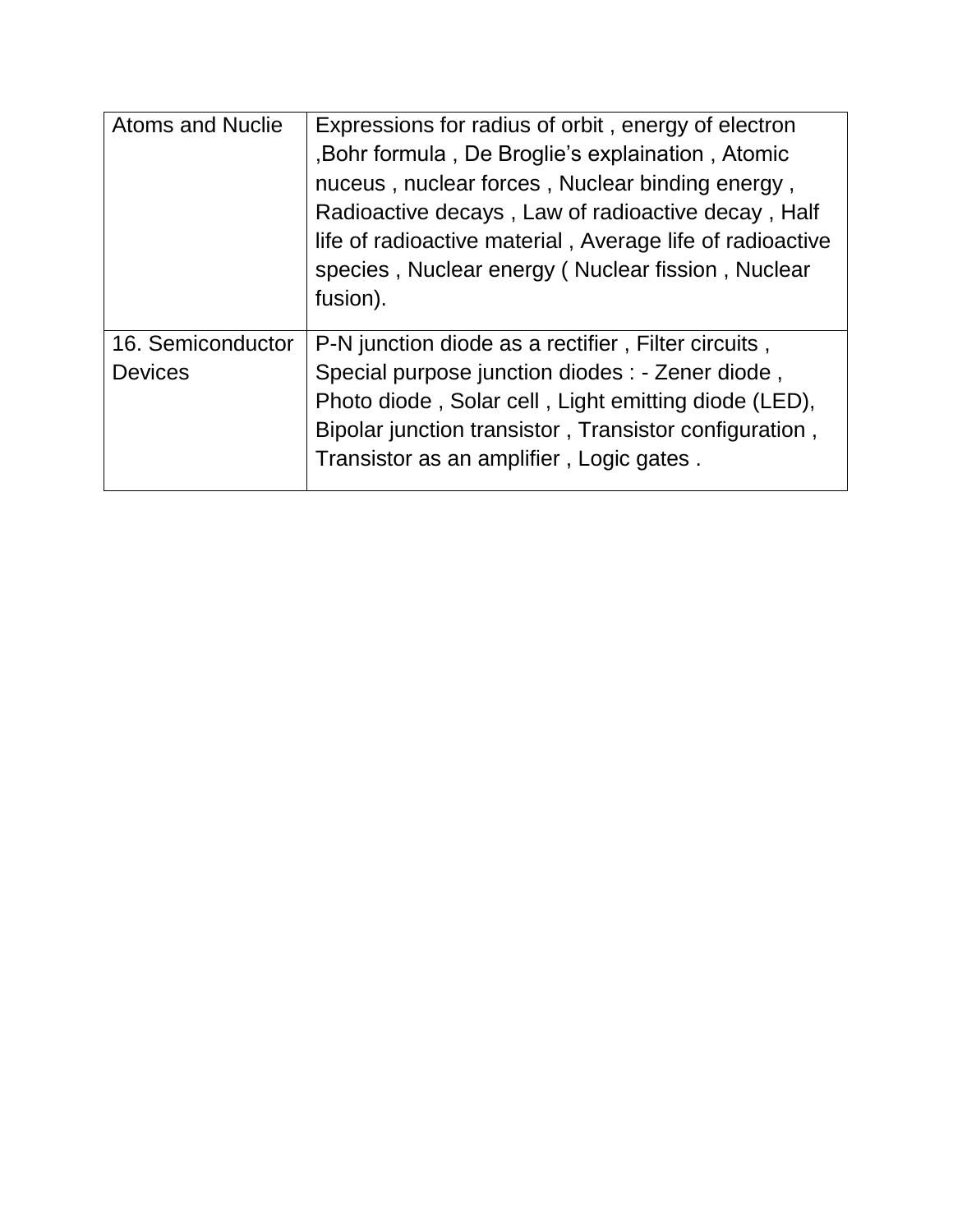# XI CHEMISTRY

| 1. Some basic         | Nature of chemistry, Properties of matter and their        |
|-----------------------|------------------------------------------------------------|
| Concepts of           | measurement, laws of chemical combination, Dalton's        |
| chemistry             | Atomic Theory, Atomic and molecular masses, mole           |
|                       | concept and molar mass                                     |
| 2. Introduction to    | Importance of analytical chemistry, analysis,              |
| analytical            | mathematical operation and error analysis, determination   |
| chemistry             | molecular formula, chemical reactions and                  |
|                       | stoichiometric calculations, limiting reagent,             |
|                       | concentration of solution, use of graph in analysis        |
| 3. Basic              | Purification of solids, Distillation, solvent extraction,  |
| Analytical            | chromatographic techniques,                                |
| <b>Techniques</b>     |                                                            |
| 4. Structure of       | Subatomic particles, Atomic number, atomic mass            |
| Atom                  | number, Isotopes, Isobars, Isotones, Drawbacks of          |
|                       | Rutherford atomic model, Developments leading to           |
|                       | Bhor's atomic model, Bhor's model for hydrogen atom,       |
|                       | Quantum mechanical model of atom,                          |
| 5. Chemical           | Kossel and Lewis approach to chemical bonding, Steps       |
| <b>Bonding</b>        | to write Lewis dot structures, Formal charge, Valence      |
|                       | shell electron pair repulsion theory, Valence bond         |
|                       | theory, Hybridization, Molecular orbital theory,           |
|                       | Parameters of covalent bond, Dipole moment,                |
|                       | resonance                                                  |
| 6. Redox              | Classical ideas of redox reactions, Oxidation number,      |
| <b>Reactions</b>      | Balancing of redox reactions, Redox reaction and           |
|                       | Electrode potential,                                       |
| 7. Modern             | Introduction, Structure of modern periodic table, Periodic |
| <b>Periodic Table</b> | table and electronic configuration, Blockwise              |
|                       | characteristics of elements, Periodic trends in elemental  |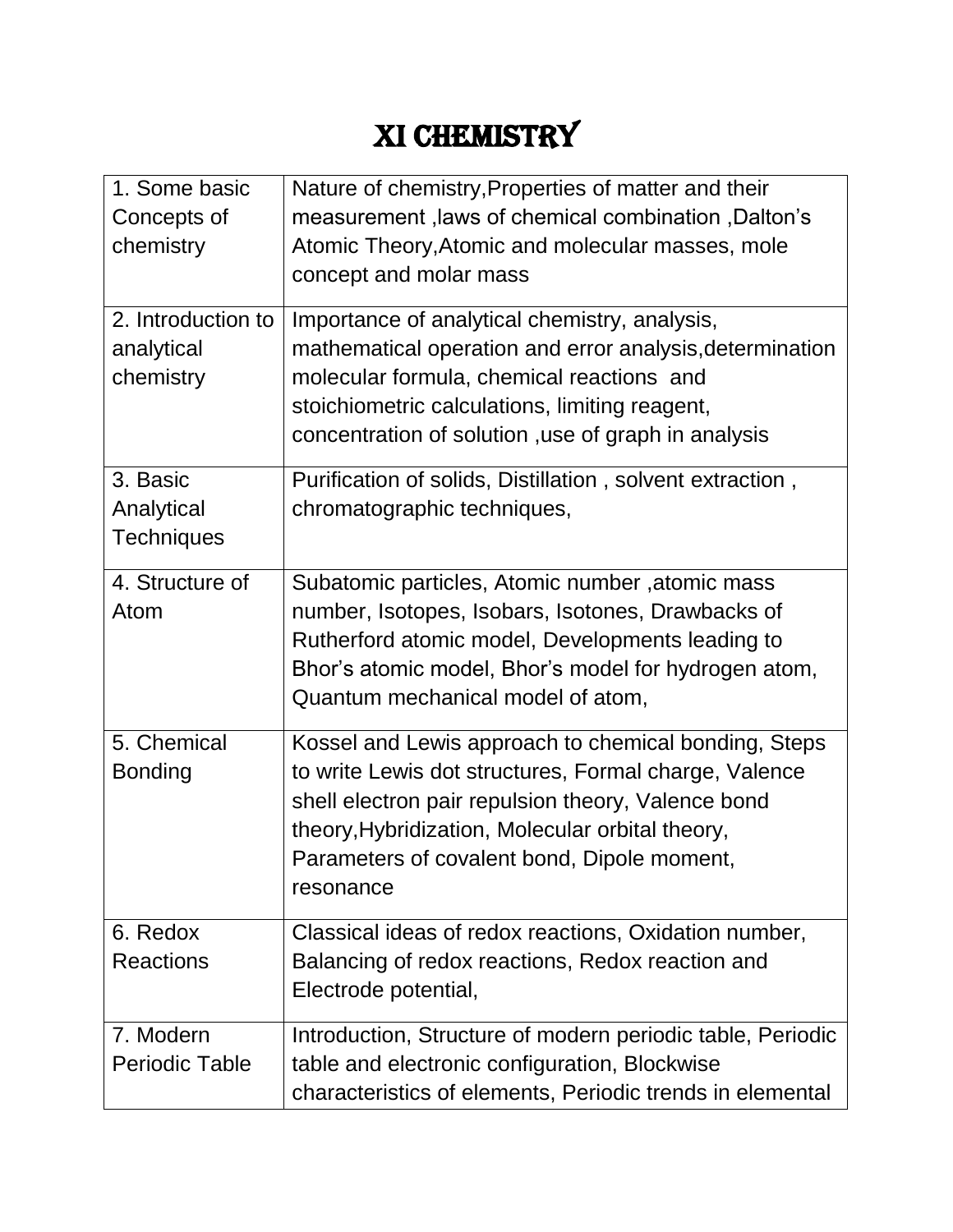|                                                                        | properties                                                                                                                                                                                                                                                                                                                    |
|------------------------------------------------------------------------|-------------------------------------------------------------------------------------------------------------------------------------------------------------------------------------------------------------------------------------------------------------------------------------------------------------------------------|
| 8. Element of<br>Group 1 and<br>Group <sub>2</sub>                     | Hydrogen: Occurrence, Position, Isotopes of Hydrogen,<br>Prepration, Properties, Uses. Alkali metals and element<br>of group 2, Some important compounds of element of S<br><b>Blocks</b>                                                                                                                                     |
| 9. Elements of<br>groups 13,14,15                                      | Introduction, Electronic configuration of elements of<br>groups 13,14,15, Chemical properties of elements of<br>groups 13,14,15, Catenation, Allotropy, Molecular<br>structure of some important compounds of groups<br>13,14,15 elements, Chemistry of notable compounds of<br>elements of group 13,14,15                    |
| 10. States of<br><b>Matter: Gaseous</b><br>and Liquid<br><b>States</b> | Introduction, Intermolecular forces, Characteristic<br>properties of gases, Gas Laws, Ideal gas equations,<br>Kinetic molecular theory of gases, Deviation from ideal<br>behavior, Liquefaction of gases and critical constant,<br>Liquid state                                                                               |
| 11. Adsorption<br>and Colloids                                         | Adsorption, Types of adsorption, Factors affecting<br>adsorption of gases on solids, Adsorption isotherm,<br>Applications of adsorption, Catalysis, Adsorption theory<br>of heterogeneous catalysis, Colloids                                                                                                                 |
| 12. Chemical<br>Equilibrium                                            | Reversible reactions, Equilibrium in physical processes,<br>Equilibrium in chemical process, Law of mass action and<br>equilibrium constant, Homogeneous and Heterogeneous<br>eqilibria, Characteristics of equilibrium constant,<br>Application of equilibrium constant, Le Chatelier's<br>Principle, Industrial application |
| 13. Nuclear<br>chemistry and<br>Radioactivity                          | Similarity between solar system and structure of atom,<br>Classification of nuclides, Nuclear stability, Radioactivity,<br>Radioactive decay, Modes of decay, Nuclear reactios,<br>Applications of radio isotopes                                                                                                             |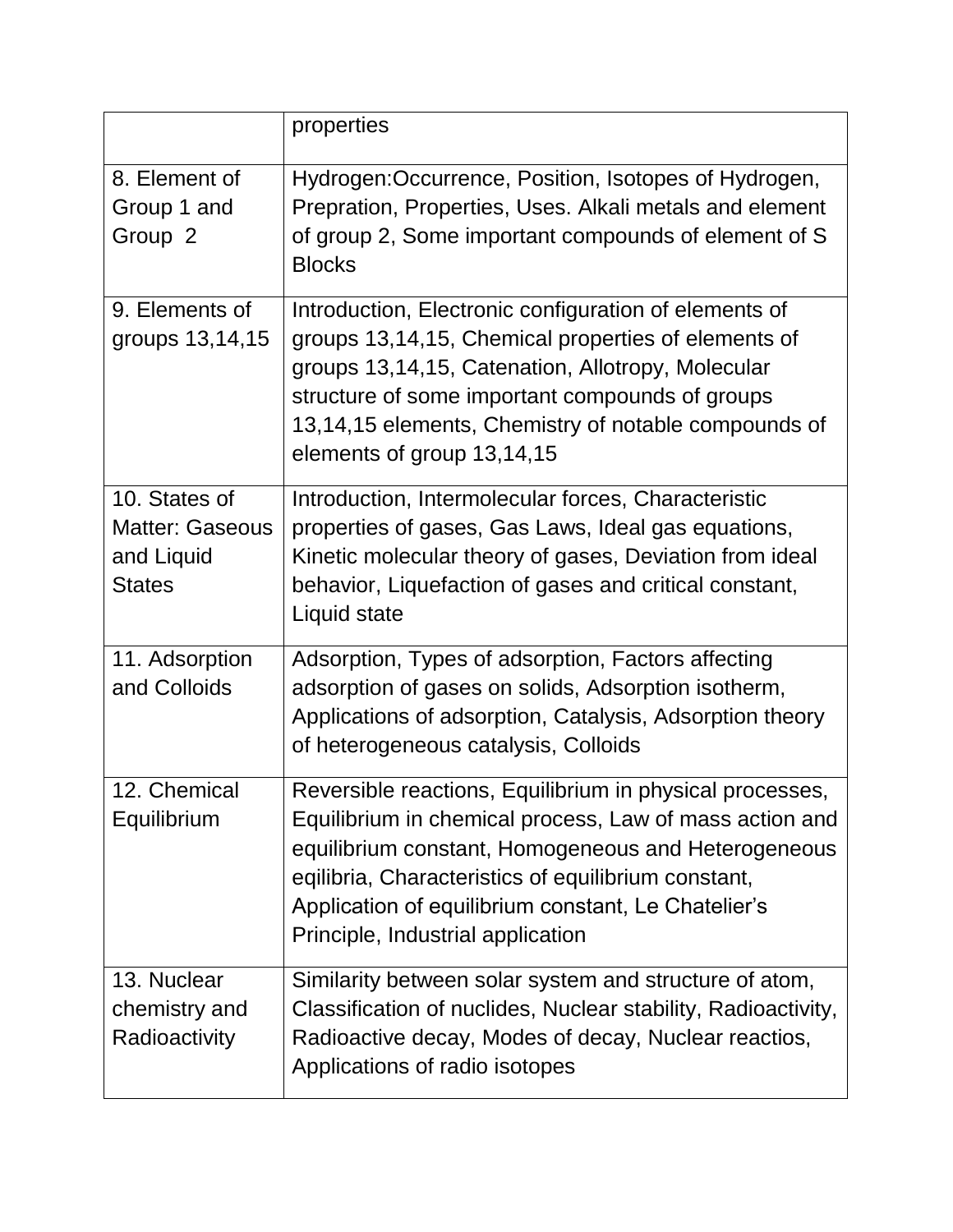| 14. Basic                  | Structural representation of organic molecules,                                                                                                                                                                                                                                                                                                                                                                                                                                                             |
|----------------------------|-------------------------------------------------------------------------------------------------------------------------------------------------------------------------------------------------------------------------------------------------------------------------------------------------------------------------------------------------------------------------------------------------------------------------------------------------------------------------------------------------------------|
| principles of              | Classification of organic compounds, Nomenclature of                                                                                                                                                                                                                                                                                                                                                                                                                                                        |
| Organic                    | organic compounds, Isomerism, Therotical basis of                                                                                                                                                                                                                                                                                                                                                                                                                                                           |
| Chemistry                  | organic reactions                                                                                                                                                                                                                                                                                                                                                                                                                                                                                           |
| 15.<br><b>Hydrocarbons</b> | Alkanes: Isomerism, Conformation, preparation,<br>Physical properties, chemical properties, uses.<br>Alkene: Isomerism, preparation, physical properties,<br>chemical properties, uses. Alkynes: Isomerism,<br>preparation, physical properties, chemical properties,<br>uses. Aromatic Hydrocarbons (Benzene): Structure,<br>Preperation, physical properties, chemical properties.<br>Huckel Rule, Directive influence of a functional groups in<br>monosubstituted benzene, Carcinogenicity and Toxicity |
| 16. Chemistry in           | Basics of food chemistry, Compounds with Medicinal                                                                                                                                                                                                                                                                                                                                                                                                                                                          |
| Everyday Life              | properties, Cleansing agents.                                                                                                                                                                                                                                                                                                                                                                                                                                                                               |

## XII CHEMISTRY

| 1. Solid State      | Types of solids, Classification of crystalline solids,<br>Crystal structure, Cubic system, Packing of particles in<br>crystal lattice, Packing efficiency, Crystal defects,<br>Electrical properties of solids, Magnetic properties of<br>solids                                                                                           |
|---------------------|--------------------------------------------------------------------------------------------------------------------------------------------------------------------------------------------------------------------------------------------------------------------------------------------------------------------------------------------|
| 2. Solutions        | Types of solutions, Capacity of solution to dissolve<br>solute, Solubility, Vapour pressure of solutions of liquids<br>in liquids, Colligative properties of non electrolyte<br>solutions, Vapour pressure lowering, Boiling point<br>elevation, Depression in freezing point, Osmotic<br>pressure, Colligative properties of electrolytes |
| 3. Ionic Equilibria | Types of electrolyte, Acids and Bases, Ionisation of acids<br>and bases, Autoionisation of water, pH scale, Hydrolysis                                                                                                                                                                                                                     |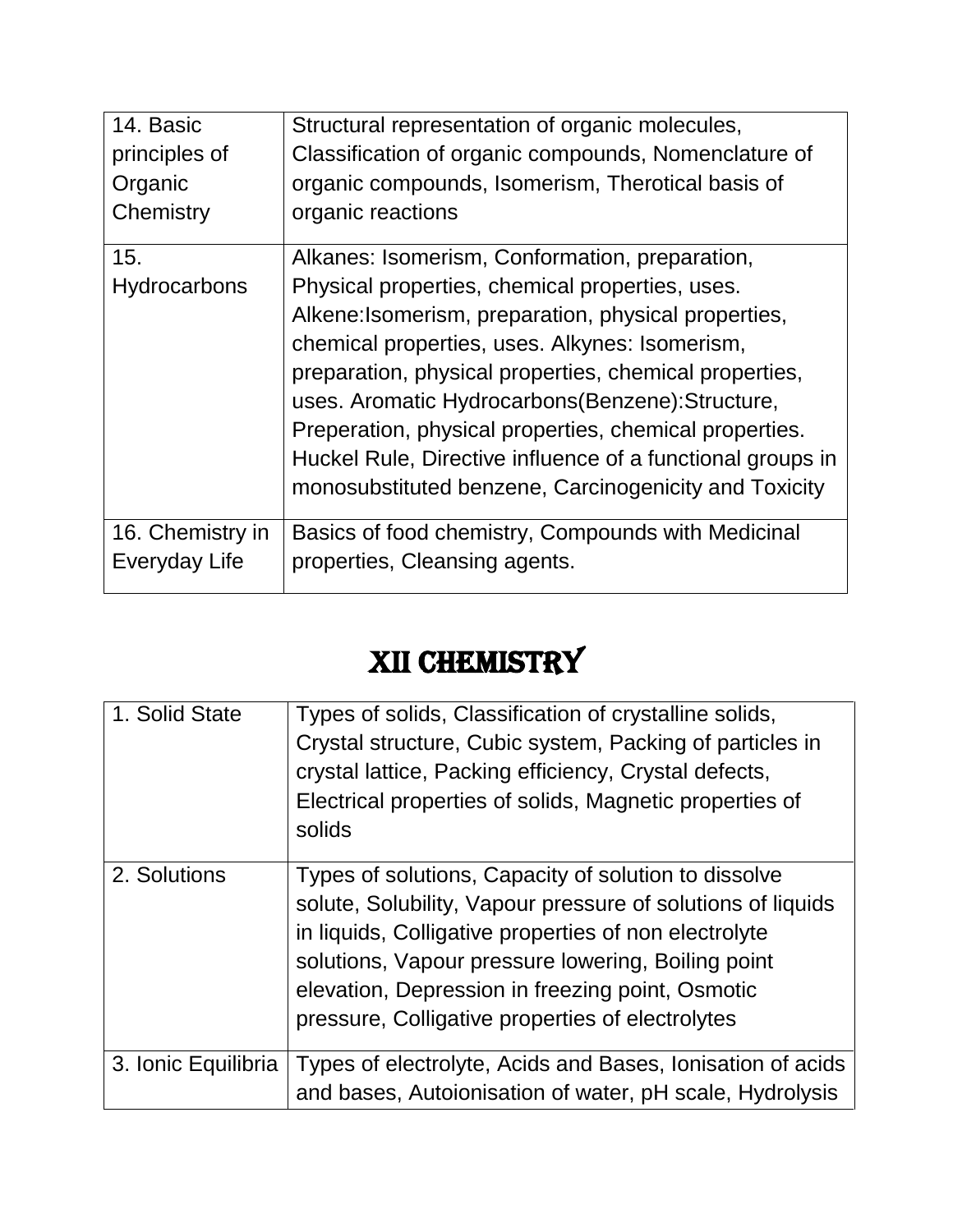|                                                         | of salts, Buffer solutions, Solubility product, Common ion<br>effect                                                                                                                                                                                                                                |
|---------------------------------------------------------|-----------------------------------------------------------------------------------------------------------------------------------------------------------------------------------------------------------------------------------------------------------------------------------------------------|
| 4. Chemical<br>Thermodynamics                           | Introduction, Terms used in Thermodynamics, Nature of<br>heat and work, Expression for pressure-volume work,<br>Concept of maximum work, Internal energy, First law of<br>Thermodynamics, Enthalpy, Enthalpies of physical<br>transformations, Thermochemistry, Spontaneous<br>prosess.             |
| 5.<br>Electrochemisry                                   | Introduction, Electric conduction, Electrical conductance<br>of solutions, Electrochemical cells, Electrolytic cell,<br>Galvanic cell, Electrode potential and cell potential,<br>Thermodynamics of galvanic cell, Galvanic cells useful in<br>day to day life, Fuel cell, Electrochemical series.  |
| 6.Chemical<br>kinetics                                  | Rate of reactions, Rate of reaction and reactant<br>concentration, Molecularity of elementary reactions,<br>Integrated Rate law, Collision theory of bimolecular<br>reactions, Temperature dependence of reaction rates,<br>Effects of catalyst on rate of reaction.                                |
| 7. Elements of<br>groups 16,17,18                       | Occurrence, Electronic configuration, Atomic and<br>physical properties, Anomalous behavior of oxygen and<br>fluorine, Chemical properties, Oxoacids, Oxygen and<br>compounds of oxygen, Compound of sulphur, Chlorine<br>and compounds of chlorine, Interhalogen compounds,<br>Compounds of Xenon. |
| 8. Transition and<br>Innertransition<br><b>Elements</b> | General introduction, Position in periodic table,<br>Electronic configuration, Trends in atomic properties of<br>first transition series, Compounds of Mn and $Cr(KMnO4)$<br>and $K_2Cr_2O_7$ , Common properties of d block elements,<br>Metallurgy, Properties of f block elements                |
| 9. Cordination<br>compounds                             | Introduction, Types of ligands, Terms used in<br>coordination chemistry, classification of complexes,                                                                                                                                                                                               |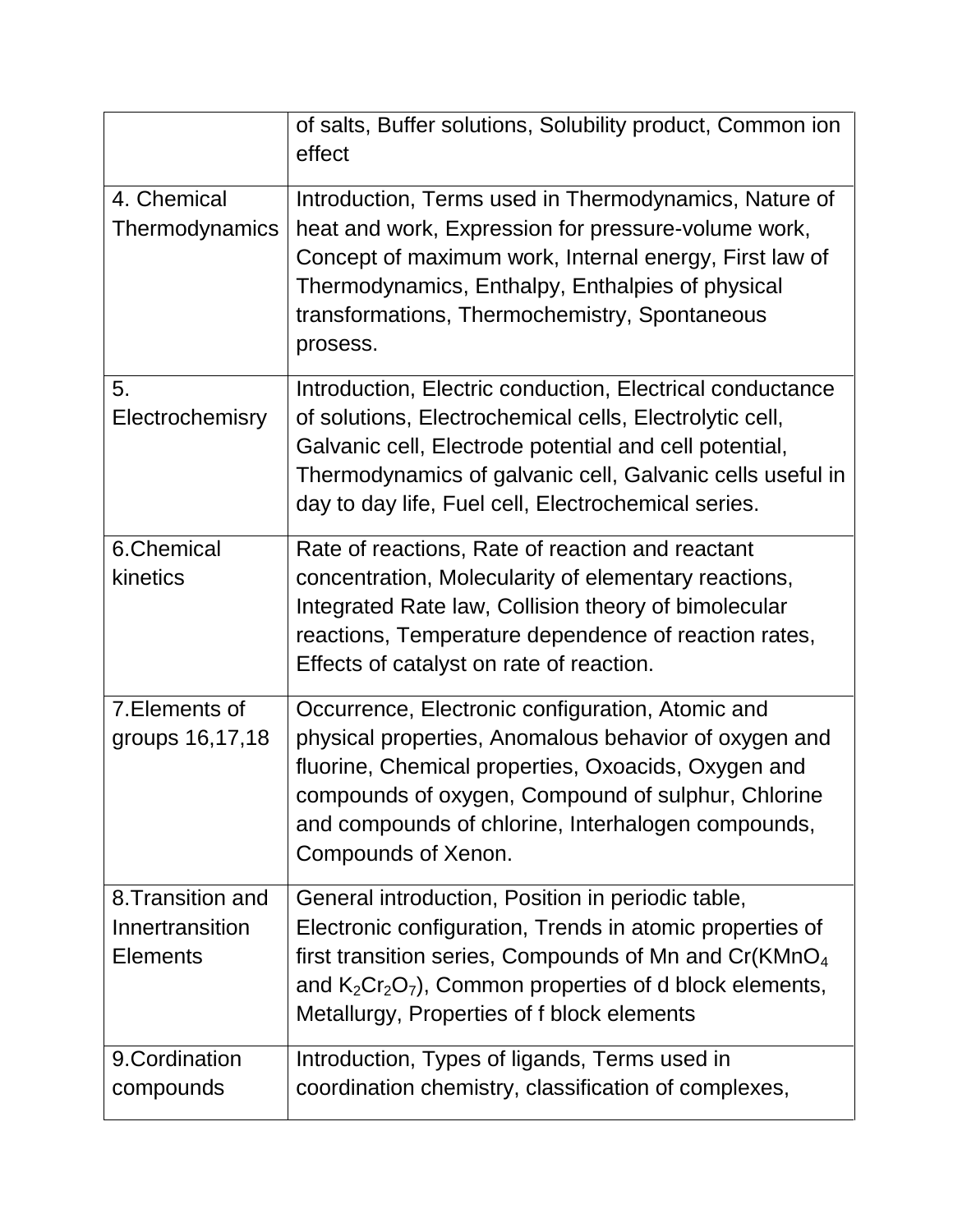|                                               | IUPAC nomenclature of coordination compounds,<br>Effective atomic number rule, Isomerism in coordination<br>compounds, Stability of coordination compounds,<br>Theories of bonding in complexes, Application of<br>coordination compounds.                                                           |
|-----------------------------------------------|------------------------------------------------------------------------------------------------------------------------------------------------------------------------------------------------------------------------------------------------------------------------------------------------------|
| 10.Halogen<br>derivatives                     | Classification of halogen derivatives, Nomenclature,<br>Methods of preparation of alkyl halides, Physical<br>properties, Optical isomerism in halogen derivatives,<br>Chemical properties, Uses and environmental effects of<br>some polyhalogen compounds.                                          |
| 11.Alcohols,<br>Phenols and<br><b>Ethers</b>  | Classification, Nomenclature, Methods of preparation,<br>Physical properties, Chemical properties, Uses                                                                                                                                                                                              |
| 12.Aldehydes,<br>Ketones,<br>Carboxylic Acids | Classification, Nomenclature, Methods of preparation,<br>Physical properties, Chemical properties                                                                                                                                                                                                    |
| 13.Amines                                     | Classification, Nomenclature, Methods of preparation,<br>Physical properties, Chemical properties                                                                                                                                                                                                    |
| 14. Biomolecules                              | Carbohydrates: Classifications, Nomenclature of<br>monosaccharides, Preperation of Glucose, Structure and<br>properties of Glucose. Proteins: alpha amino acids,<br>Types of proteins, Structure of proteins, Denaturation of<br>Proteins. Enzymes: Mechanism of enzyme catalysis.<br>Nucleic acids. |
| 15.Introduction<br>to Polymer<br>Chemistry    | Classification of polymers, Some important polymer,<br>Molecular mass and degree of polymerization of<br>polymer, Biodegeradable Polymers, Commercially<br>important polymers.                                                                                                                       |
| 16.Green<br>Chemistry and                     | Introduction, Sustainable development, Principle of<br>green chemistry, Roll of Green chemistry, Introduction to                                                                                                                                                                                     |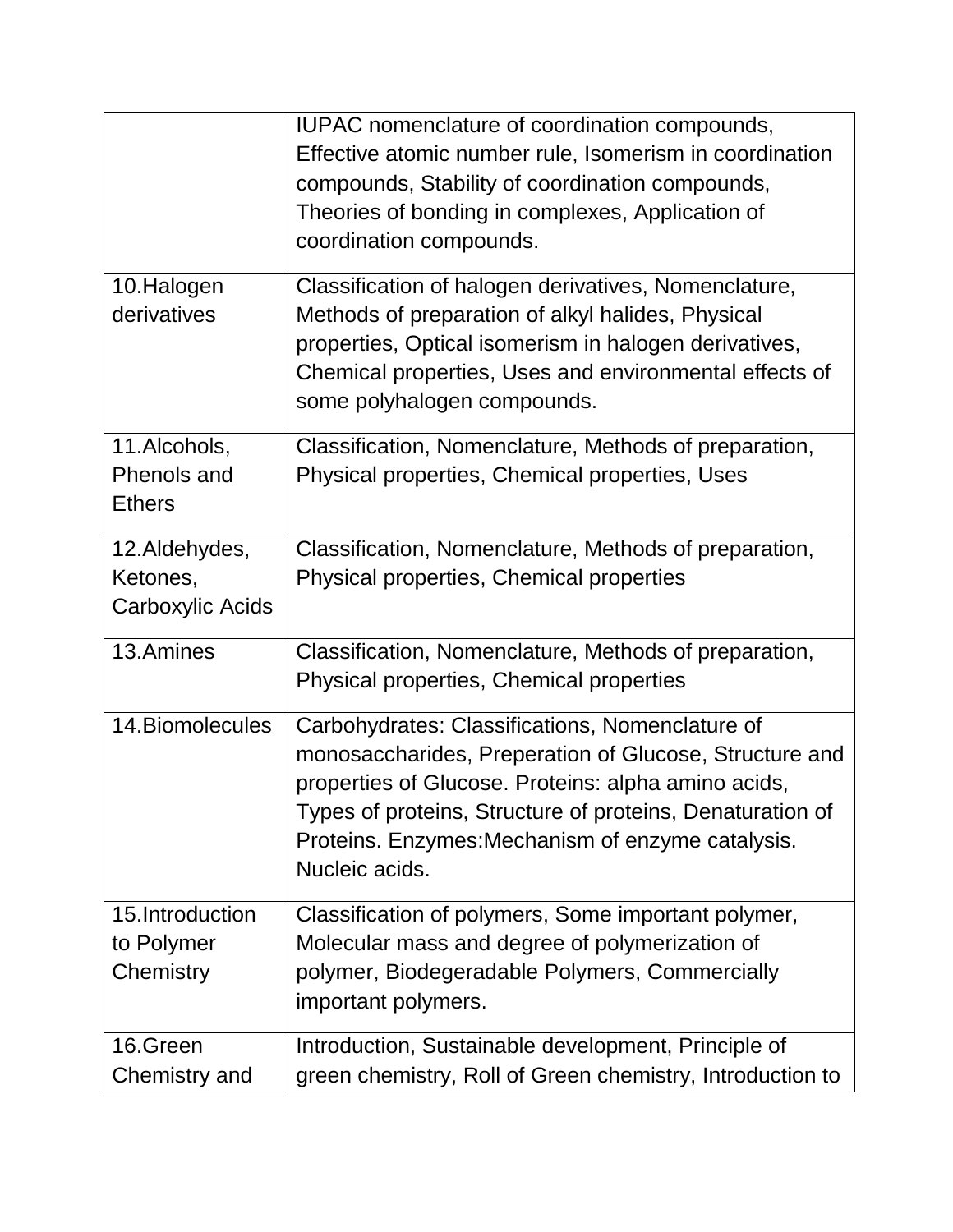| Nanochemistry | nanochemistry, Characteristic features of nanoparticles, |
|---------------|----------------------------------------------------------|
|               | synthesis of nanomaterial, History of nanotechnology,    |
|               | Application of nanomaterials, Nanoparticles and          |
|               | nanotechnology.                                          |
|               |                                                          |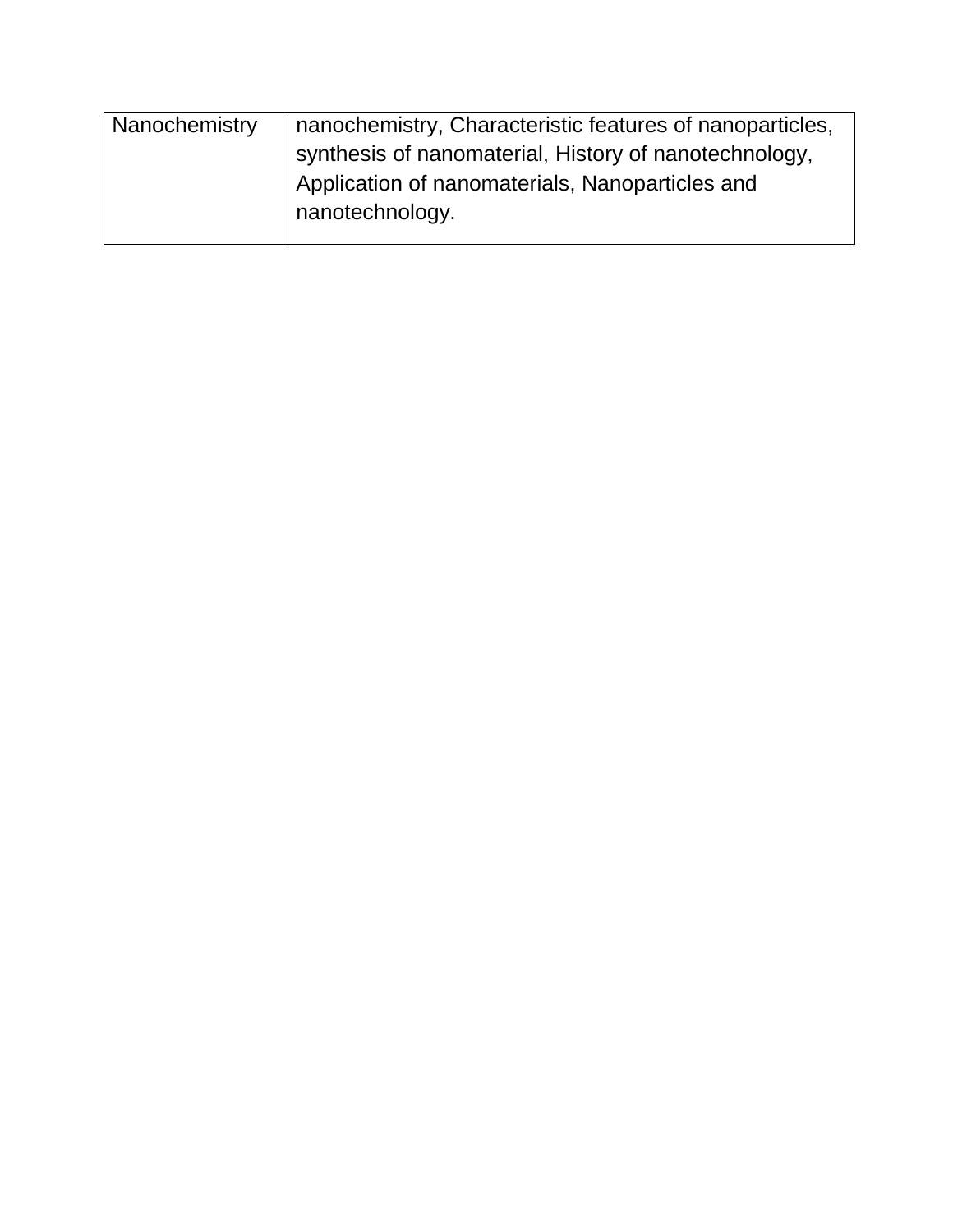# XI BIOLOGY

| 1. Living World                          | Basic Principles of Life, Herbarium, Botanical Gardens,<br>Museum, Zoological Parks, Biodiversity Parks, Key                                                                                                                                                                                        |
|------------------------------------------|-----------------------------------------------------------------------------------------------------------------------------------------------------------------------------------------------------------------------------------------------------------------------------------------------------|
| 2. Systematics<br>of Living<br>Organisms | Classification, Three domains of life, Chemotaxonomy,<br>Numerical Taxonomy, Cladogram, Phylogeny, DNA Bar<br>coding, Taxonomic Categories, Taxonomic Hierarchy,<br>Units of Classification, Nomenclature, Salient Features<br>of Five Kingdoms, Acellular Organisms (Viruses, Viroids,<br>Lichens) |
| 3. Kingdom<br>Plantae                    | Kingdom Plantae Classification, Salient features of<br>major plant groups under Cryptogams and<br>Phanerogams, Plant life cycle and Alternation of<br>generations                                                                                                                                   |
| 4. Kingdom<br>Animalia                   | Criterion used for animal classification, Animal body<br>plan, Animal Classification and Phylums                                                                                                                                                                                                    |
| 5. Cell structure<br>and organization    | Cell, Kinds of Cells, Procaryotic cells, Eucaryotic cell<br>and its components                                                                                                                                                                                                                      |
| 6. Biomolecules                          | Carbohydrates, Lipids, Proteins, Nucleic acids and their<br>significance, Enzymes and their properties,<br>Nomenclature, Mechanism of Enzyme action. Concept<br>of metabolism                                                                                                                       |
| 7. Cell Division                         | Cell Cycle, Types of Cell Division-Amitosis, Mitosis,<br>Meiosis and their significance                                                                                                                                                                                                             |
| 8. Plant Tissue<br>and Anatomy           | Tissue, Meristematic tissue, Simple and Permanent<br>Tissues, Tissue Systems, Secondary growth in plants,<br>Wood, Cork cambium and secondary growth, Anatomy<br>of Dicot and Monocot, root stem and leaf                                                                                           |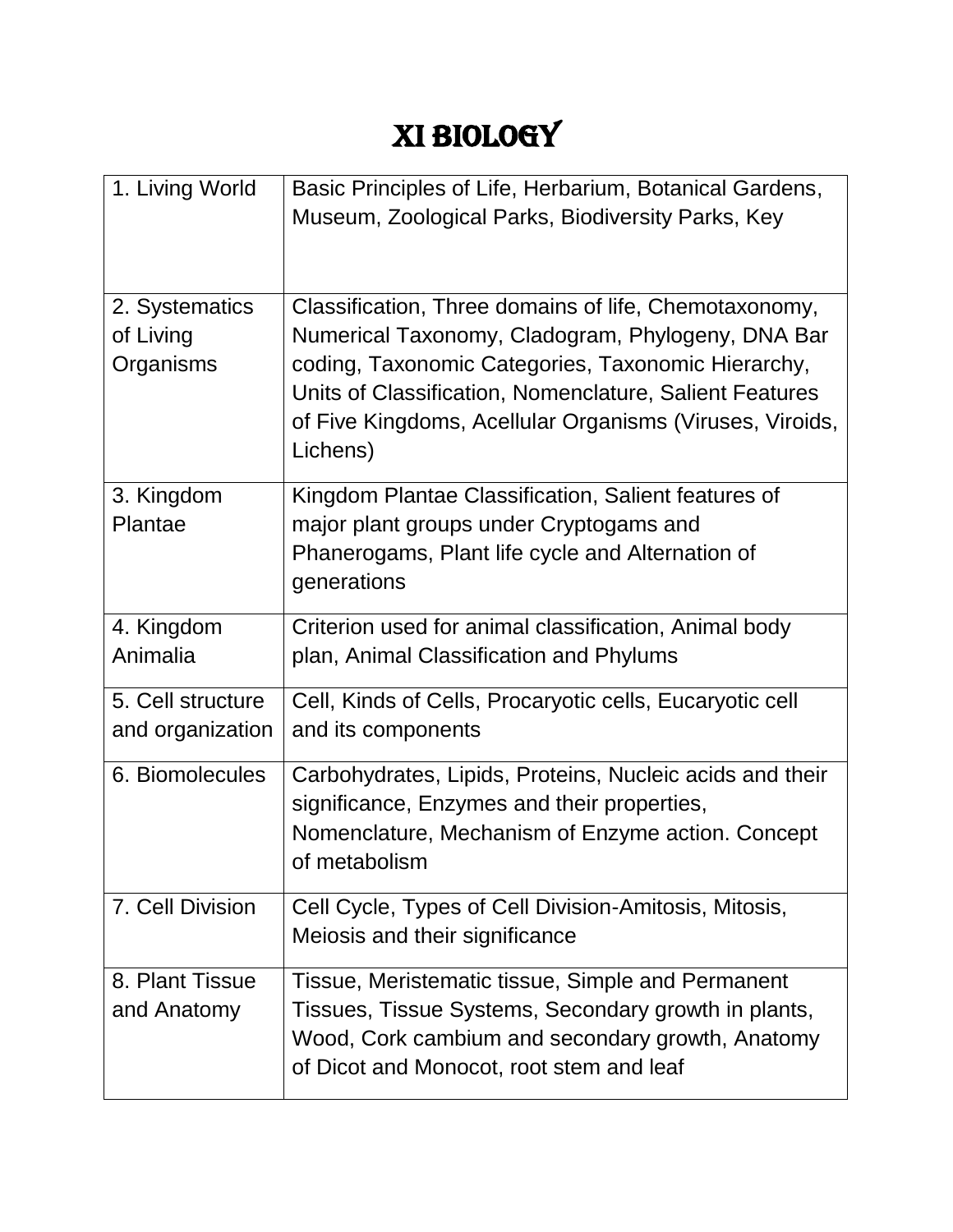| 9. Morphology of<br><b>Flowering Plants</b>      | Classification of Flowering plants, Root, Stem, Leaf their<br>structure and modifications, Inflorescence, Structure of<br>Flower, Placentation, Fruit and Seed. Study of some<br>important families: Fabaceae and Solanaceae                                |
|--------------------------------------------------|-------------------------------------------------------------------------------------------------------------------------------------------------------------------------------------------------------------------------------------------------------------|
| 10. Animal<br><b>Tissues</b>                     | Histology and Types: Epithelial, Connective, Muscular<br>and Nervous Tissue                                                                                                                                                                                 |
| 11. Study of<br><b>Animal Type-</b><br>Cockroach | Habit and habitat, Systematic Position, External<br>morphology, Body Cavity, Digestive System of<br>cockroach, Circulatory or Blood vascular system,<br><b>Respiratory System, Nervous System, Reproductive</b><br>system, Interactions with mankind        |
| 12.<br>Photosynthesis                            | Meaning, Chloroplasts, Nature of Light, Mechanism of<br>Photosynthesis, Light Reaction, Photophosphorylation,<br>Dark reaction, Photorespiration, C <sub>4</sub> Pathway,<br>Crassulacean Acid Metablism, Factors affecting<br>Photosynthesis, Significance |
| 13. Respiration<br>and Energy<br><b>Transfer</b> | Formation of ATP, Anaerobic respiration, Glycolysis,<br>Aerobic respiration, Krebs Cycle, ETS, Significance                                                                                                                                                 |
| 14. Human<br><b>Nutrition</b>                    | Meaning, Human Digestive System, Digestive glands,<br>Physiology of Digestion, Absorption assimilation and<br>egestion, Nutritional disorders and disorders of digestive<br>system                                                                          |
| 15. Excretion<br>and<br>Osmoregulation           | Excretion and excretory products, Two Major types of<br>Nephridia, Excretory system in Human being,<br>Physiology of Urine formation, Composition of Urine,<br>Role of skin in excretion, Disorders and Diseases,<br><b>Dialysis</b>                        |
| 16. Skeleton<br>and Movements                    | Movements and Locomotion, Location, structure and<br>working of Skeletal muscles, Structure of myosin and                                                                                                                                                   |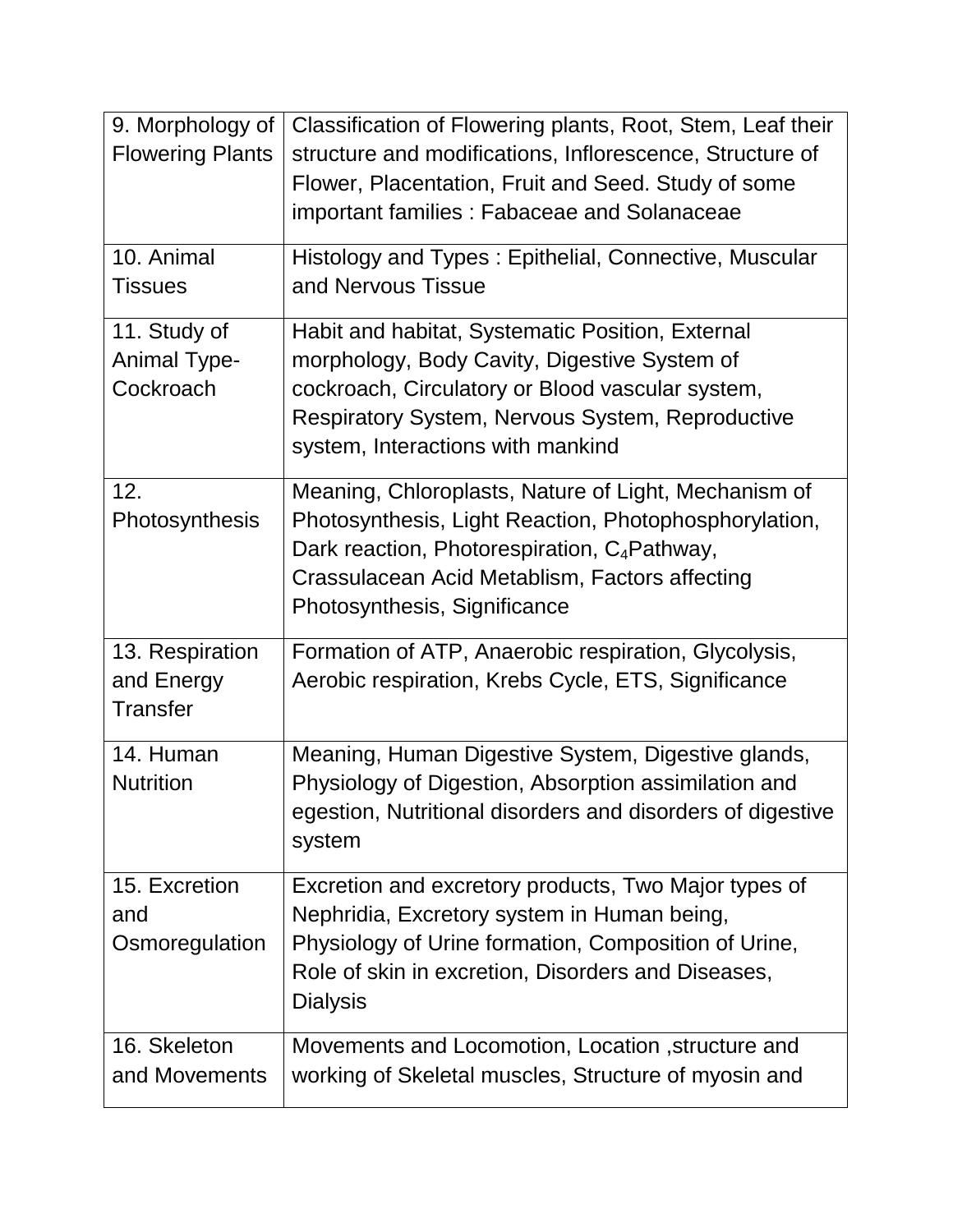|  | actin filaments, mechanism of muscle contraction,      |
|--|--------------------------------------------------------|
|  | Physiology of muscle relaxation, Properties of muscles |
|  | on electrical stimulation, Skeletal System, Group of   |
|  | Skeleton: Axial and Appendicular Skeleton, Types of    |
|  | Joints, Disorders related to muscles and bones         |
|  |                                                        |

### XII BIOLOGY

| 1. Reproduction       | Asexual Reproduction, Sexual Reproduction,            |
|-----------------------|-------------------------------------------------------|
| in Lower and          | Microsporogenesis, Structure of Ovule,                |
| <b>Higher Plants</b>  | Megasporogenesis, Polynation, Outbreeding devices,    |
|                       | Double Fertilization, Post fertilization changes,     |
|                       | ApomixisParthenocarpy                                 |
| 2. Reproduction       | Asexual Reproduction, Sexual Reproduction, Human      |
| in Lower and          | Reproductive Systems, Puberty, Menstrual Cycle,       |
| <b>Higher Animals</b> | Gametogenesis: Spermatogenesis, Oogenesis,            |
|                       | Fertilization, Embryonic Development, Placenta,       |
|                       | Parturition, Lactation, Birth Control Methods,        |
|                       | Amniocentesis, Sexually Transmitted Diseases (STD),   |
|                       | Infertility and Treatment, Adoption                   |
|                       |                                                       |
| 3. Inheritance        | Chromosomes and Mechanism of Inheritance, Genetic     |
| and Variation         | Terminology, Mendel's Laws of Inheritance, Back Cross |
|                       | and Test Cross, Deviations, Chromosomal Theory of     |
|                       | Inheritance, Chromosomes, Linkage and Crossing over,  |
|                       | Autosomal Inheritance, Sex Link Inheritance and       |
|                       | Diseases, Sex determination, Genetic Disorders        |
| 4. Molecular          | The Discovery of DNA, The Genetic Material is a DNA,  |
| Basis of              | DNA Packaging, DNA Replication, Protein Synthesis,    |
| Inheritance           | Genetic Code, Regulation of Gene Expression, Operon   |
|                       | Concept, Genomics, Human Genome Project, DNA          |
|                       | Fingerprinting                                        |
|                       |                                                       |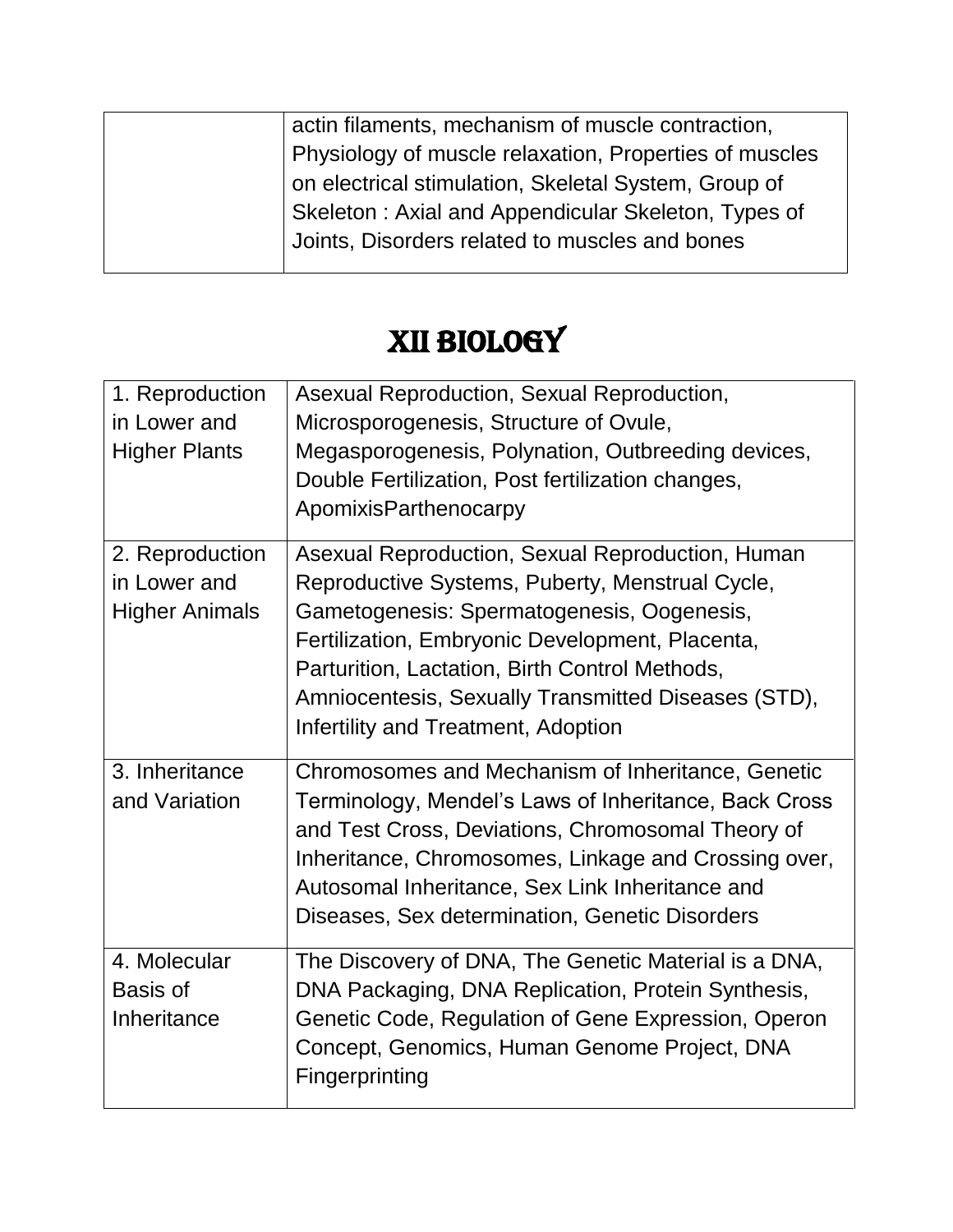| 5. Origin and<br><b>Evolution of Life</b>          | Protobiogenesis, Chemical Evolution of Life, Organic<br>Evolution, Darwinism, Mutation Theory, Modern<br>Synthetic Theory of Evolution, Mechanism of Organic<br>Evolution, Hardy-Weinberg's Principle, Adaptive<br>Radiation, Evidences of Organic Evolution, Speciation,<br>Geological Time Scale, Human Evolution                                                                                                                                                                                          |
|----------------------------------------------------|--------------------------------------------------------------------------------------------------------------------------------------------------------------------------------------------------------------------------------------------------------------------------------------------------------------------------------------------------------------------------------------------------------------------------------------------------------------------------------------------------------------|
| 6. Plant Water<br><b>Relation</b>                  | Properties of Water, Water absorbing Organ, Availability<br>and absorption of water by roots from soil, Water<br>Potential( $\psi$ ), Plasmolysis, Path of water across the root,<br>Mechanism of absorption of water, Ascent of Sap,<br>Transport of mineral ions, Transport of food,<br>Transpiration, Structure of Stomatal apparatus,<br><b>Significance of Transpiration</b>                                                                                                                            |
| 7. Plant Growth<br>and Mineral<br><b>Nutrition</b> | Meaning, Phases of Growth, Conditions for Growth,<br>Growth Rate and Types of Growth, Growth Curve,<br>Differentiation, De-Differentiation, Re-Differentiation,<br>Development, Plasticity, Growth Hormones:<br>Physiological Effects and Applications, Photoperiodism,<br>Vernalization, Mineral Nutrition: Classification and Role<br>of Mineral Elements in Plants, Nitrogen Cycle                                                                                                                        |
| 8. Respiration<br>and Circulation                  | Meaning, Organs of Respiratory exchange in plants and<br>animals, Human Respiratory System, Mechanism of<br>Respiration, Regulation of Breathing, Common disorders<br>of Respiratory system, Transportation in Living<br>Organisms, Circulation in animals, Human Circulatory<br>system: Blood and its components, Heart: External and<br>Internal Structure, Conducting system of Heart,<br>Mechanism of working of human heart, Blood Vessels,<br>Blood Pressure, Heart Diseases, ECG, Lymphatic<br>system |
| 9. Control and<br>Co-ordination                    | Nervous Co-ordination : Nervous system in Hydra,<br>Planaria. Neural Tissue, Synapse, Transmission of nerve                                                                                                                                                                                                                                                                                                                                                                                                  |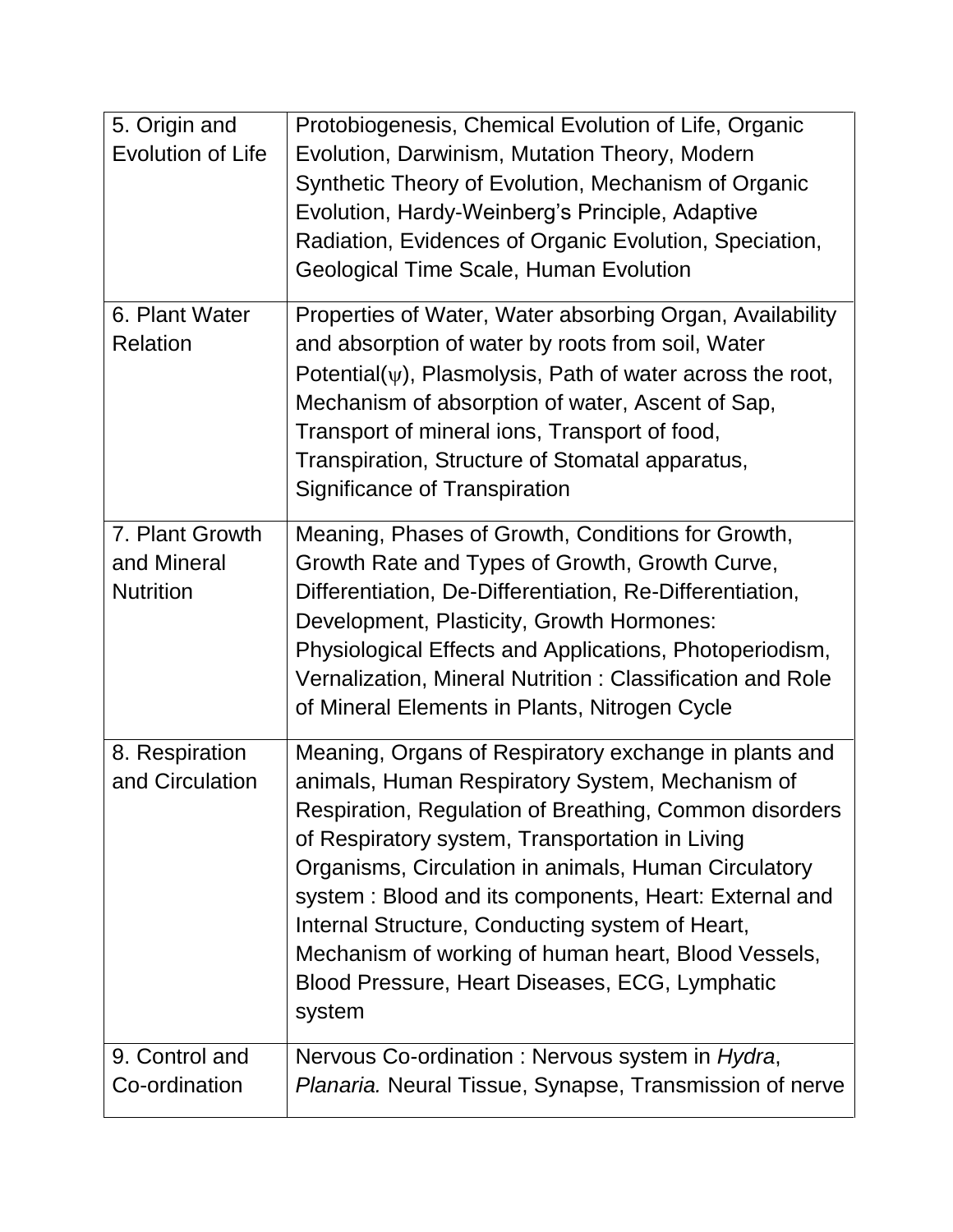|                                                 | impulse. Human Nervous System: Central Nervous<br>System (CNS), Peripheral Nervous System(PNS),<br>Autonomous Nervous System(ANS). Sensory<br>Receptors, Eye, Ear, Disorders of Nervous System,<br>Chemical Co-ordination, Endocrine System: Hormones,<br>Properties, Mechanism of Hormone Action. Major<br>Endocrine Glands, Hormones, Mode of Action, Disorders                                                                                                                                                        |
|-------------------------------------------------|--------------------------------------------------------------------------------------------------------------------------------------------------------------------------------------------------------------------------------------------------------------------------------------------------------------------------------------------------------------------------------------------------------------------------------------------------------------------------------------------------------------------------|
| 10. Human<br>Health and<br><b>Diseases</b>      | Immunity and its types, Cells of Immune System,<br>Vaccination, Structure of Antibody, Formation of antigen-<br>antibody complex, ABO blood groups and Rh factor,<br>Common Human Diseases: Mode of Transmission,<br>Symptoms, Diagnosis and Treatment, Prevention and<br>Control, Adolescence, Mental Health and Adolescence,<br>Addiction, Drug Abuse, Effects of Drugs, Prevention and<br>Control                                                                                                                     |
| 11.<br>Enhancement of<br><b>Food Production</b> | Improvement in Food Production, Plant Breeding, Tissue<br>Culture, Single Cell Protein (SCP), Biofortification,<br>Animal Husbandry: Management of Farm and Farm<br>Animals, Dairy Farm Management, Poultry Farm<br>Management, Apiculture or Bee Keeping, Fishery, Lac<br>Culture. Microbes in Human Welfare: Microbes in Food<br>Production, Role of Microbes in Industrial Production,<br>Microbes in Sewage Treatment, Microbes in Energy<br>Generation, Role of microbes as biocontrol agents and<br>biofertilizers |
| 12.<br>Biotechnology                            | Meaning, Principles and Processes of Biotechnology:<br>Technique of Gene Cloning and rDNA Technology,<br>Methodology for rDNA Technology, Applications of<br>Biotechnology: Healthcare, Agriculture, Gene Therapy,<br>Genetically Modified Organisms (GMOs), Advantages of<br>GM food-plants. Bioethics: Effects of Biotechnology on<br>Environment and Human Health. Bio-piracy and Bio-                                                                                                                                |